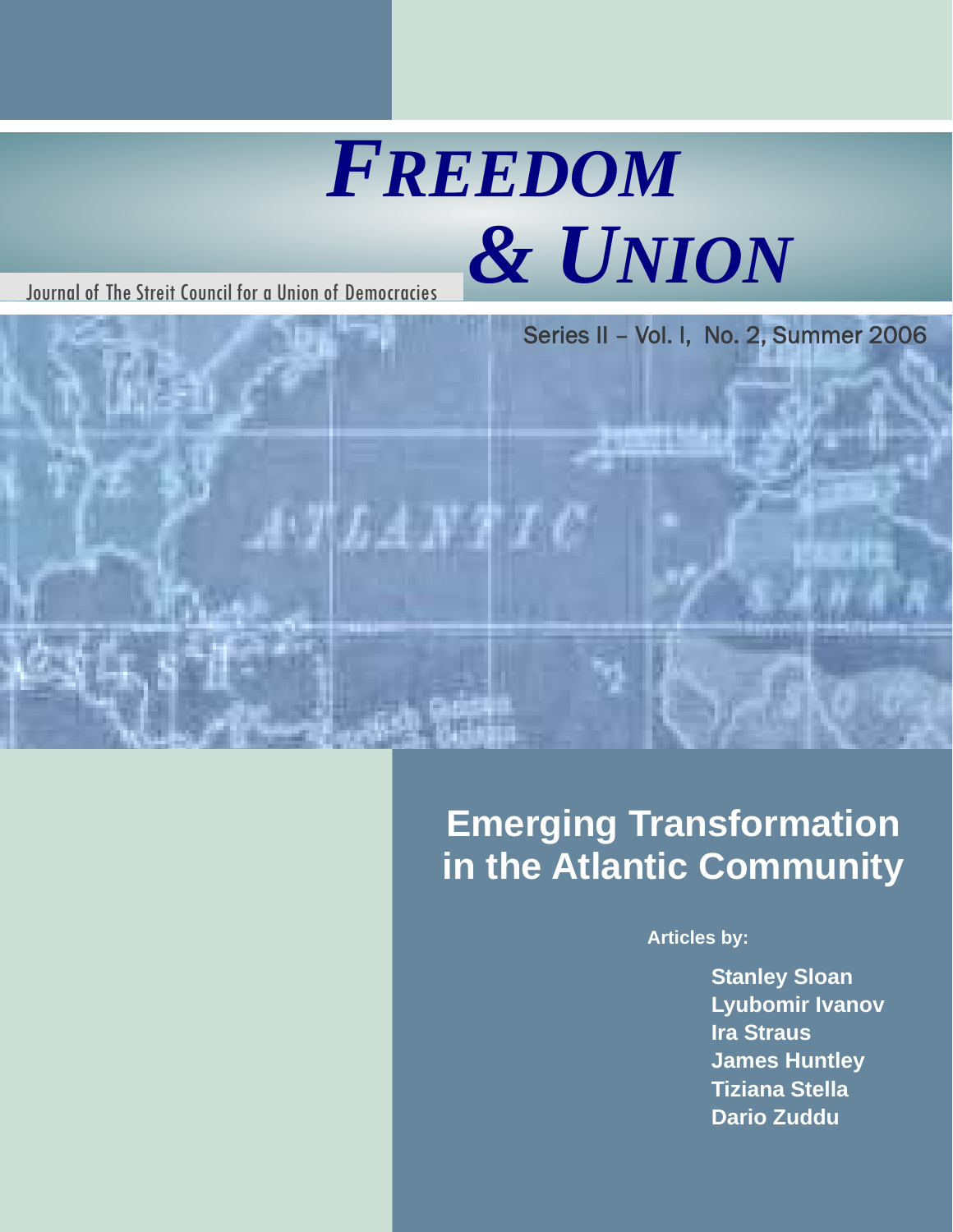## **Recent Events in Transatlantic Relations**

#### **January 25, 2005** *Department of Homeland Security Assigns Fulltime Attaché to EU*

Following a public announcement by former Secretary Tom Ridge, the US DHS sends a fulltime attaché to the European Union (EU) to assure department and EU leaders' "constant communication on an operational level."

#### **June 20, 2005** *EU-US Summit in Washington, DC*

At the EU-US Summit held in Washington, leaders agree to set up a High Level Regulatory Co-operation between EU and US respective legislative bodies, with delegations participating in the law-making process of their counterpart. The summit also sets out to powerfully enhance transatlantic trade and investment.

#### **September 19, 2005** *NATO and UN to Strengthen Cooperation*

NATO Secretary General Jaap de Hoop Scheffer visits the UN on September 19 and 20 to discuss current operations and ideas for enhancing NATO-UN cooperation with Secretary General Kofi Annan. The two Secretary Generals also discuss ideas for enhancing NATO-UN relations and agree to pursue a deeper and more structured relationship between the two organizations.

#### **November 15, 2005** *Resolution 337 on Enhanced Common Funding of NATO Operations*

The NATO parliamentary Assembly calls for the Allies to adjust their defense budgets to the new NATO strategic tasks.

**December 9, 2005** *DHS Issues a Grant for Research on International and Transatlantic Aspects of Homeland Security* The Center for Transatlantic Relations of the P. Nitze School of Advanced International Studies of Johns Hopkins University is to lead research toward a common transatlantic homeland security.

#### **February 1, 2006** *NATO Successfully Completes Pakistan Earthquake Relief Operation*

NATO accomplishes the delivery of the first disaster relief operation. After the devastating earthquake of October 8, 2005, NATO airlifted close to 3,500 tons of urgently-needed supplies to Pakistan and deployed engineers, medical units and specialist equipment to assist in relief operations.

#### **February 2, 2006** *NATO Mulls Expansion at Munich Security Conference*

As more than 300 defense ministers and top security officials meet in Munich, NATO Secretary General Jaap de Hoop Scheffer says that Japan and South Korea are both interested in strengthening their relationship with the Alliance. Declarations add to Australia's expression of interest**.** 

#### **April 28, 2006** *State Department Praises the EU in Country Reports on Terrorism*

The US State Department releases the 2005 Country Reports on Terrorism. In it, US officials commend the EU cooperation in the fight against terror.

#### **June 2, 2006** *The New York Stock Exchange (NYSE) Signs a Preliminary Deal to Merge With the Pan-European Euronext Exchange*

A definitive deal between NYSE and Euronext, if approved, would create the first transatlantic stock market. Under the agreement, each NYSE share would convert into one share of common stock in the merged company, to be renamed NYSE Euronext. The EU is eventually expected to rule on the merger. The agreement would set up the world's largest and most liquid securities marketplace with a combined market capitalization of around \$20 billion.

#### **June 21, 2006** *EU-US Summit in Vienna*

European Commission President José Manuel Barroso, President of the European Council and Austrian Chancellor Wolfgang Schüssel and US President George W. Bush met in Vienna for the annual EU-US Summit. Leaders on both sides have pointed to the remarkable achievements in US-EU cooperation since the previous summit. The EU-US Regulatory Roadmap has progressed notably by establishing the EU-US High-Level Regulatory Cooperation Forum. American and European officials have restated their common position on Iran and the Middle East. Transatlantic partners have agreed on a Joint Action on intellectual property rights and signed a new Higher Education, Vocational Training Agreement allowing for a great expansion of education exchange programs.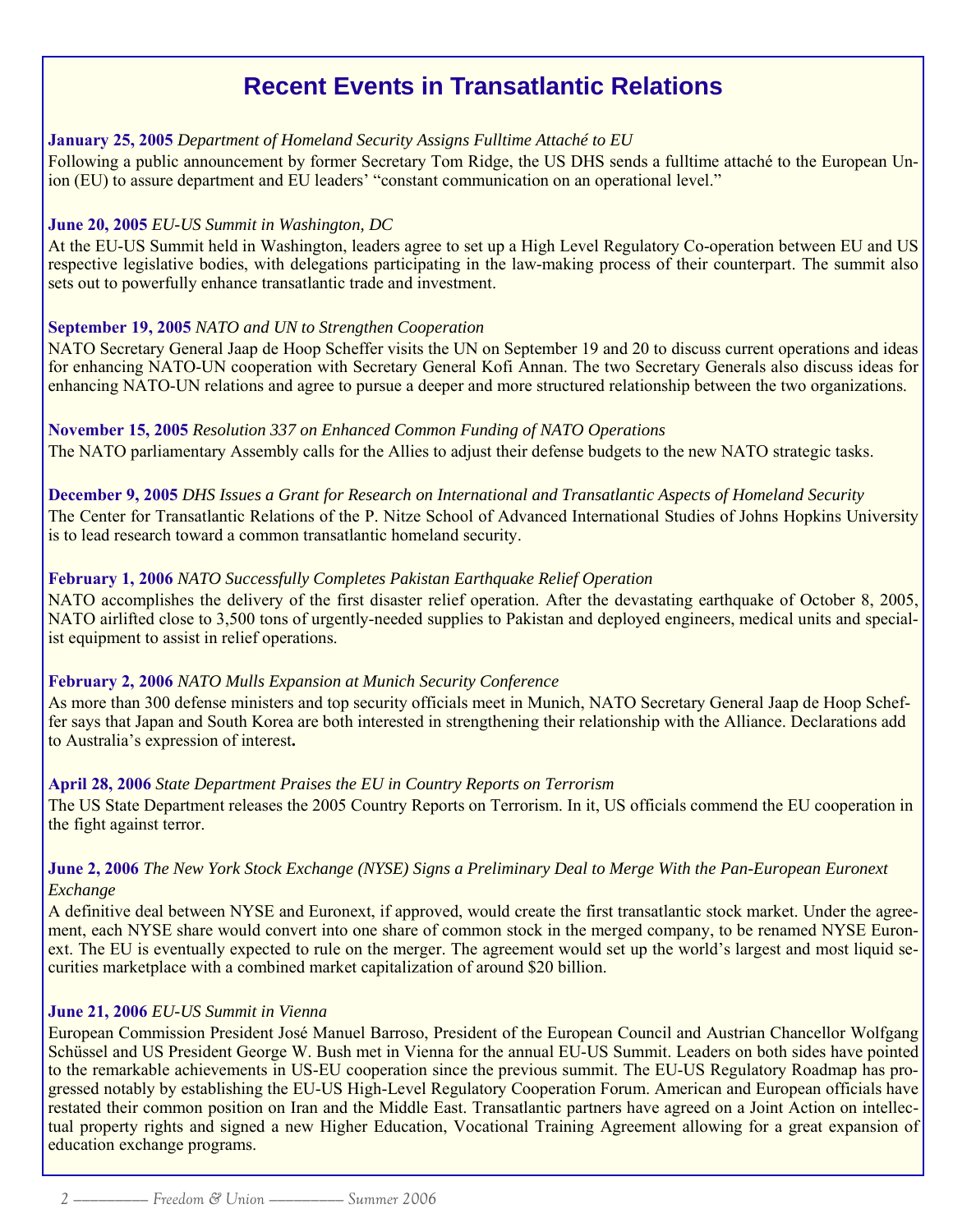### **Inside this issue:**

| <b>Recent Events in Transatlantic</b><br><b>Relations</b>                                        | $\overline{2}$          |
|--------------------------------------------------------------------------------------------------|-------------------------|
| <b>Letter from London</b><br>by John Pinder                                                      | 3                       |
| <b>The Transatlantic Community:</b><br><b>Reasons for Optimism</b><br>by Dario Zuddu             | $\overline{\mathbf{A}}$ |
| <b>Taking the Atlantic Community</b><br><b>Beyond NATO Transformation</b><br>by Stanley R. Sloan | 6                       |
| <b>Global Threats, Atlantic Structures</b><br>by Tiziana Stella                                  | 9                       |
| <b>A Wider Atlantic</b><br>by Lyubomir Ivanov                                                    | 16                      |
| What is the G8, and should Russia<br>be kept in it?<br>by Ira Straus                             | 19                      |
| <b>How Federal Union Affected My</b><br><b>Career</b><br>by James R. Huntley                     | 24                      |
| <b>Atlanticism in US Diplomacy:</b><br><b>Historians' Panel</b>                                  | 27                      |
| <b>Our Fellows' Perspective</b>                                                                  | 30                      |
| <b>New on the Advisory Board</b>                                                                 | 31                      |
| The Streit Council for a Union                                                                   |                         |

*Greetings from London* 

Bravo for the first edition of the reborn *Freedom & Union*.

Perhaps you could make your readers aware that the European Union has many federal elements which make it an effective partner of the



US in much of the economic field (although as Zuddu rightly observes the European deficient governance prevents it from playing its full part in the governance of the world monetary system.)

With my best wishes, John

*John Pinder is Chairman of the Federal Trust, London; Honorary Professor at the College of Europe, Bruges and Honorary President of the Union of European Federalists.* 

He is the author of numerous books, including *The Building of the European Union, The European Union: a Very Short Introduction*, and *Federal Union: The Pioneers, A History of Federal Union.* 

## **Freedom & Union's Policy**

To think, write and act always in terms of all the democratic world, and not of any country in it.

To mean by "we" (except editorially) the citizens of the coming Atlantic Union or Federation of All the Free, not merely those of any existing democracy.

> *We are proud to continue Freedom & Union's enduring editorial policy which is reprinted in part here in its original wording. – Ed.*

*The Streit Council for a Union of Democracies, Inc. is a 501(c)(3) Non-Profit Organization. Donations may be sent to the "Streit Council" and are tax deductible.* 

FREEDOM & UNION is published by the Streit Council for a Union of Democracies, Inc. Officers, Don Dennis, President, D. Bruce Shine, Vice-President, Neal Potter, Chair, Edward Rawson, Vice-Chair. Editor, Tiziana Stella. Assistant Editor, Todd Linton. Authors' opinions do not necessarily reflect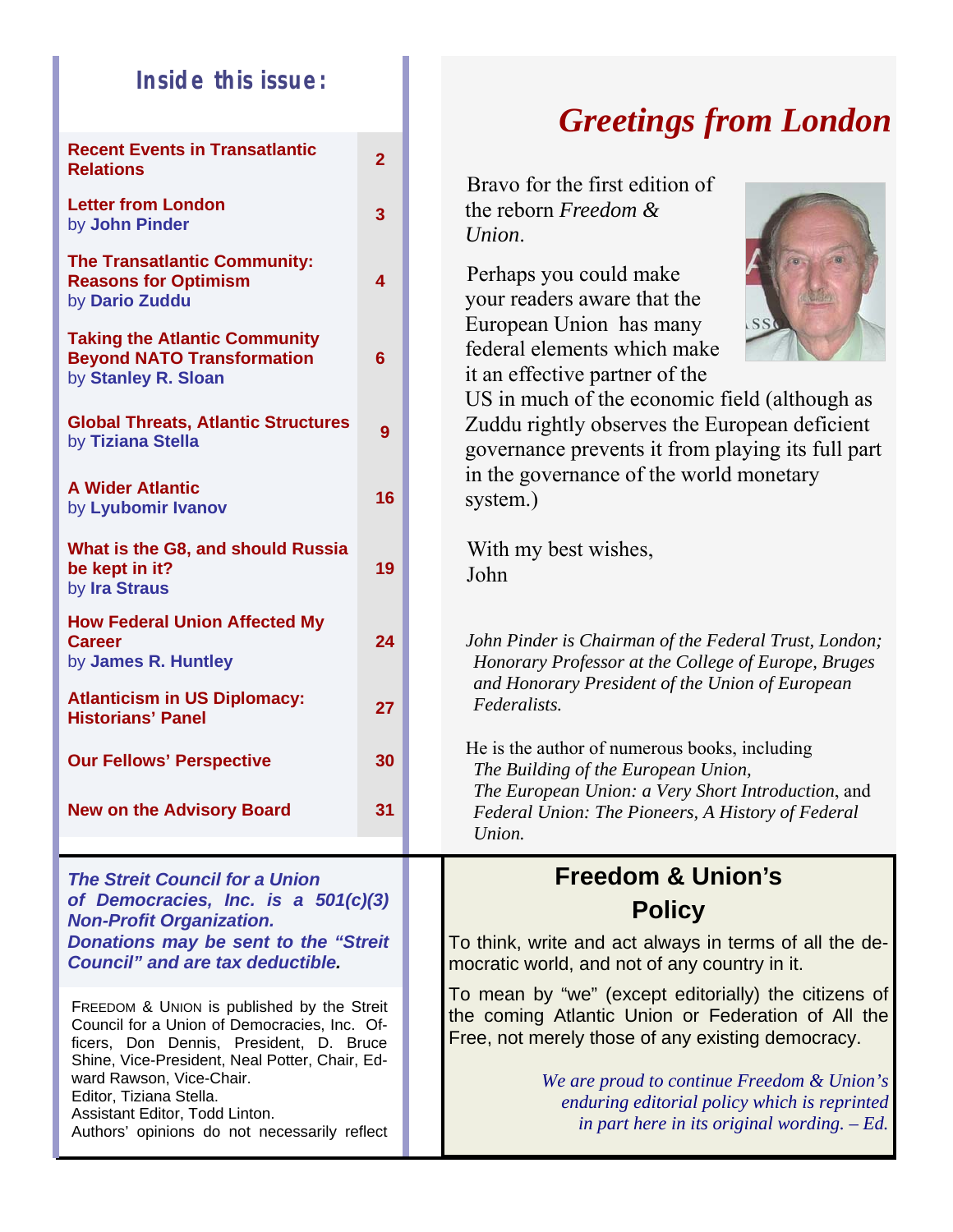# *The Transatlantic Community: Reasons for Optimism*

#### BY DARIO ZUDDU

#### $\begin{array}{c} \n\text{``G} \\ \n\text{``L} \\ \n\text{``L} \\ \n\text{``L} \\ \n\text{``L} \\ \n\text{``C} \\ \n\text{``C} \\ \n\text{``C} \\ \n\text{``C} \\ \n\text{``C} \\ \n\text{``C} \\ \n\text{``C} \\ \n\text{``C} \\ \n\text{``C} \\ \n\text{``C} \\ \n\text{``C} \\ \n\text{``C} \\ \n\text{``C} \\ \n\text{``C} \\ \n\text{``C} \\ \n\text{``C} \\ \n\text{``C} \\ \n\text{``C} \\ \n\text{``$ scribes the complex set of institutions, forms of cooperation, shared values and strategic views that shape the relationship between the USA and Europe. The Transatlantic Community has found one of its most prominent institutional expressions in NATO. The Alliance has proven capable of outliving its primary mission of deterring the Soviet Union. Since the end of the Cold War, NATO has undergone an internal and external transformation. Eastern European countries from the former Soviet bloc have joined the Alliance, which has also acquired new tasks in terms of peacekeeping operations and disaster relief. Transatlantic partners have also broadened their economic integration. In spite of the rise of large, third-party economic play-

ers, the US and Europe account by far for the bulk of world trade and investment. Far from declining, reciprocal transatlantic investment has escalated in the last decade, passing the impressive amount of \$1.8 trillion.

 The special nature and importance of the transatlantic relationship also cause the US and many European countries to act as the driv-

ing force in key multilateral institutions. Whether the matter is politics, security, economics or academic debate, the US and Europe often set the agenda of such different organizations as the UN, the WTO, the OSCE and the OECD. Agreement or disagreement between transatlantic partners ultimately determines whether these organizations work or fail. In this sense, the Transatlantic Community acts as the engine of global change and development.

 None of the achievements described above would have been possible without a fundamental cultural sharing and understanding. That is the actual rationale behind the very idea of a transatlantic community. Nevertheless, recent events, and the reemergence of long delayed issues, have increasingly challenged transatlantic relations. Occasionally, the relevance of the Transatlantic Community has come into question. Strategic divergences over the Middle East, the rise of new global players like China and India, disputes over climate change and the International Criminal Court have all caused some commentators to discount the transatlantic relationship.

 The truth is that the USA and Europe have so far overcome their disagreements, displaying a notable



ability to evolve and adapt to new challenges. The remarkable achievements in terms of security and economic integration, spelled out above, have taken place during the same difficult moments for the transatlantic partnership. More importantly, the Transatlantic Community is broadening by undertaking new commitments and initiatives. As early as December 1995,

Picture credit: Enterprise Europe Online

the USA and EU launched The New Transatlantic Agenda, aiming at unprecedented heights of institutional integration at every level of transatlantic cooperation. The wording of the New Agenda's introductory remarks is self-commenting: "[…] *Today we face new challenges at home and abroad. To meet them, we must further strengthen and adapt*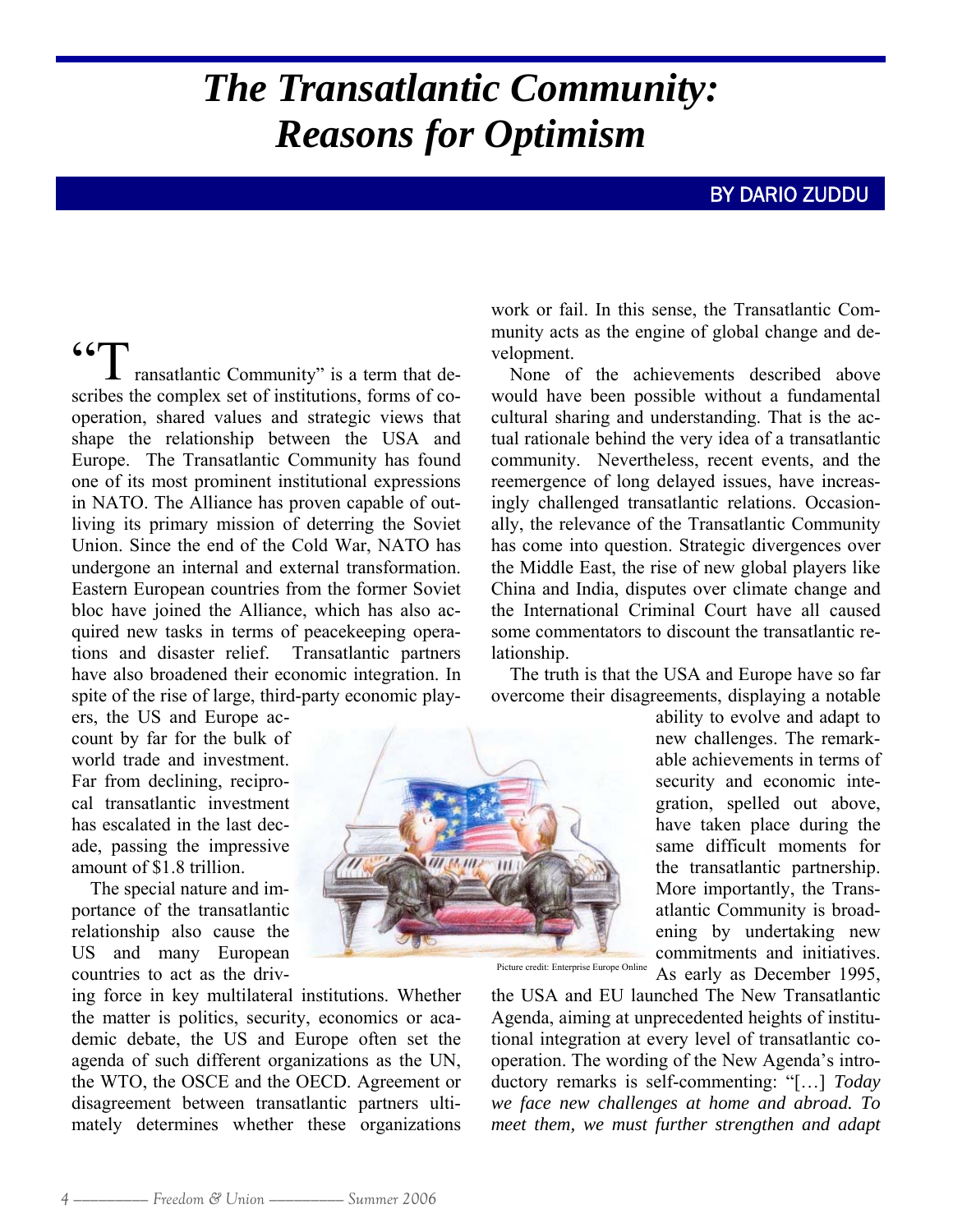*the partnership that has served us so well. Domestic challenges are not an excuse to turn inward; we can learn from each other's experiences and build new transatlantic bridges. We must first of all seize the opportunity presented by Europe's historic transformation to consolidate democracy and free-market economies throughout the continent."*

 Additionally, not all of the recent disagreements have undermined the US-Europe relationship. On the contrary, they have represented a powerful motive behind the evolution of the Transatlantic Community. For example, the new threat of terrorism has tested the ability of the Allies to devise a common strategy. By the same token, however, it has also brought about enhanced security cooperation. Concrete, institutional steps have been taken to establish a Transatlantic Homeland Security. The Allies have also implemented measures to create anti-terrorism tasks and units within existing transatlantic institutions.

 Similarly, current economic globalization has sparked investment and new opportunities in areas other than the transatlantic region, namely China. At the same time, though, world trade and capital liberalization have provided opportunities to deepen transatlantic economic integration. New initiatives, such as The New Transatlantic Marketplace begun in 1998, have set the ground for the future creation of a Transatlantic Market.

 In conclusion, the real question is not whether a Transatlantic Community is of any relevance today, but what can be done to reinforce it. What new tasks are necessary for existing transatlantic institutions? What new institutions should be devised to build up the Transatlantic Community? What about a common transatlantic foreign policy? Equally important, how can the Transatlantic Community expand as to include new members?

*Dario is a Fellow with the Streit Council*

*"The real question is not whether a Transatlantic Community is of any relevance today, but what can be done to reinforce it."* 



While 55% of Europeans (EU9) want to take a more independent approach in security and diplomatic affairs, this does not imply competing with the United States. On the contrary, our data show that a large majority (80%) of Europeans (EU9) want a more powerful EU to cooperate rather than compete with the United States.

> Source: German Marshall Fund, *Transatlantic Trends*, 2005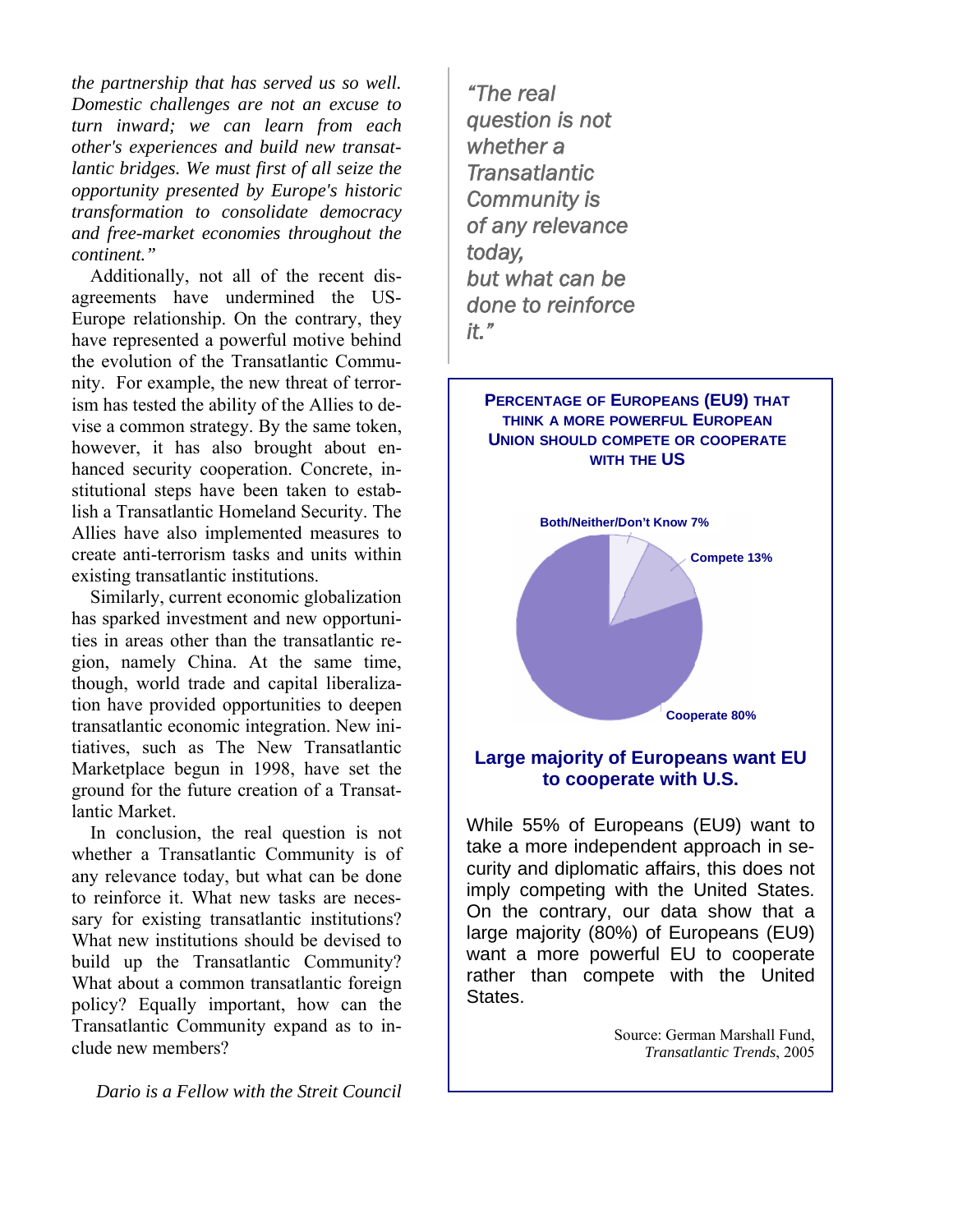## **Taking the Atlantic Community Beyond NATO Transformation By Stanley R. Sloan**



*Dr. Sloan is Director of the Atlantic Community Initiative, Visiting Scholar at Middlebury College's Rohatyn Center for International Affairs, and a member of the Streit Council's Advisory Council.* 

N ATO has been embarked on an impressive process of transformation, largely by taking on new roles and missions that have required dramatic changes in how alliance leaders think and how the alliance operates. Now, the NATO members need to move beyond thinking solely in the NATO box, and develop new forms of cooperation that respond to the security challenges that NATO and European Union members face today.

 For a start, the transatlantic democracies need to breathe new life into the sense of common destiny among the Atlantic community of nations. This is a bigger task than simply reaffirming the goal of NATO unity, avoiding disastrous unilateralist policies, or tinkering with NATO's method of operations. It requires policies that reflect and acknowledge the mutual dependence and shared values that still make the Euro-Atlantic community special.

 It is increasingly clear that the challenges faced by the Euro-Atlantic allies cannot be managed effectively within NATO's narrow confines or even in a treaty between the United States and members of the European Union (EU), which would leave out Canada and important European allies, such as Norway and Turkey. Furthermore, the US–EU bilateral relationship has a distinctly functional nature—it is mostly about the important but mainly technical de-

tails of US–EU relations and has very little political

prominence or association with broader goals and values.

 The diverse nature of twenty-first-century issues affecting allied interests suggests the need for a new initiative designed to broaden the context of the transatlantic relationship. The point of doing so would be to give form and substance to the apparent belief of all allied governments that, even in the absence of a Soviet threat and in the face of new terrorist challenges, they continue to share — and need to defend — many values, goals, and interests.

 Convincing Americans and Europeans to expand the Euro-Atlantic relationship beyond NATO and bilateral US–EU ties would not be an easy task. For most Americans, NATO is the transatlantic relationship. But that relationship is more than just NATO, even though NATO has effectively carried most of the burden of relations for more than fifty years. It is also more than is captured by the growing bilateral US relationship with the European Union, which increasingly represents not only united European economic but also political and now security views in dealings with the United States. But the European Union does not yet include all European democracies, and different views of Europe's future among its members suggest that it will be years, if not decades, before the European Union equals "Europe" in all its aspects.

 The Atlantic Community of transatlantic democracies still represents a core of values and interests that is unique, even if imperfect. Some might question whether the community's value foundation remains as strong as it once was and argue that new and important perceptions of interests increasingly divide America from Europe, particularly after Iraq. Nevertheless, the United States still has more in common with its transatlantic allies—from historical roots to contemporary interests—than with any other single nation or group of countries in the world. No single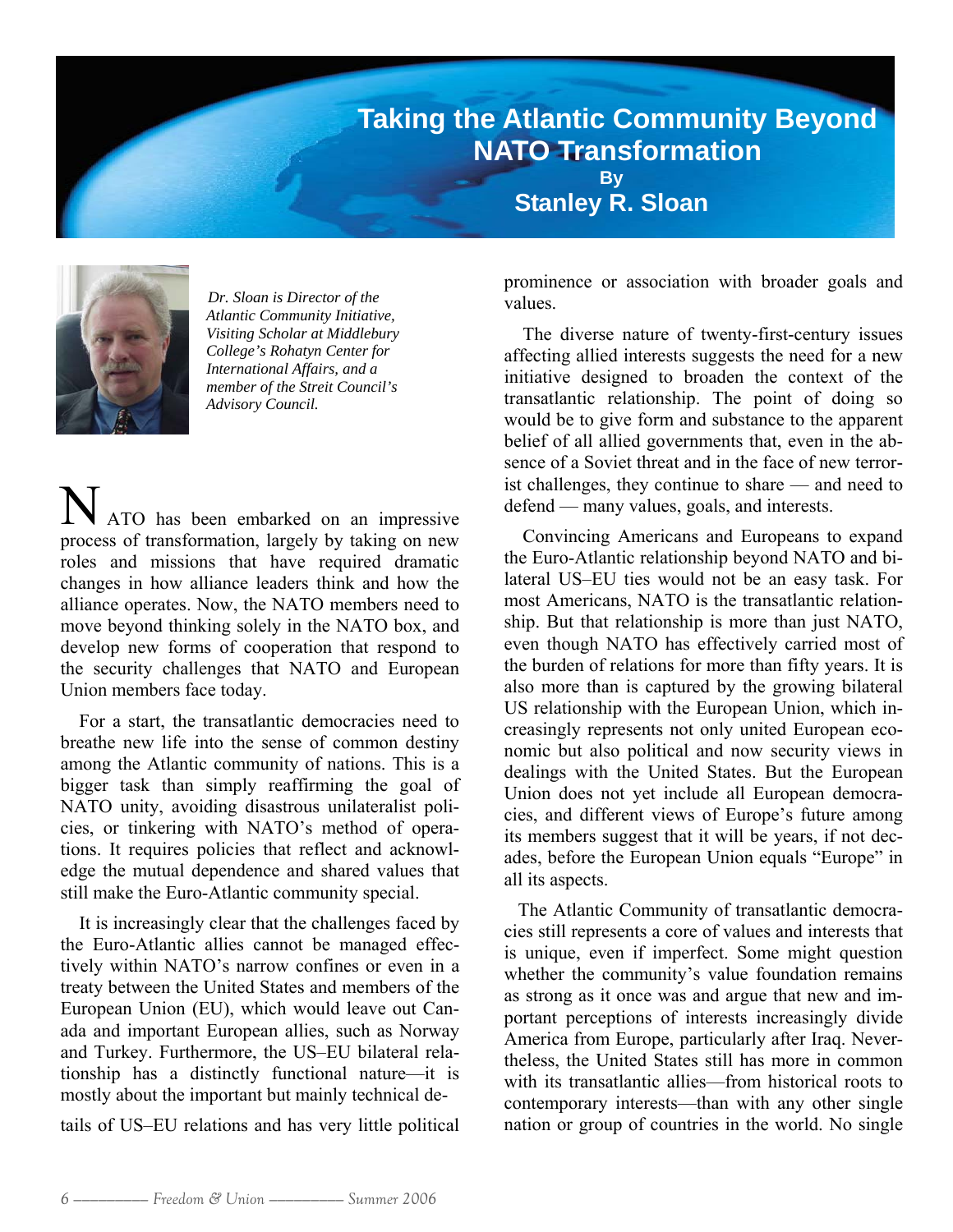country has as much in common with Europe or is more important to Europe than is the United States. The simple fact is that the US-European relationship constitutes the vital core of international relations: the international system only works well if the United States and its European allies are working together.

 Over the decades, successive administrations in the United States and in Europe have been preoccupied, not unreasonably, largely with the short term. This may once again be the fate for the Riga meeting. Creation of a new Atlantic Community would require leaders to gamble on a long term vision of continued and strengthened transatlantic partnership

with new institutions to supplement the old ones. Such an initiative would require foresight and leadership that all too often is missing in US and European government policies.

 Nevertheless, the transatlantic idea is not likely to die. Even as the alliance tries to cope with the demands of the war on terrorism, Middle East war and peace issues, relations with Russia, and the EU–NATO relationship, the United

States and its allies should consider the need for a new Atlantic Community Treaty. Such a treaty could draw on the expressions of common values and shared interests articulated in the 1949 North Atlantic Treaty that established NATO. It could reflect a contemporary appreciation of those values and interests and should include all members of the European Union and NATO.<sup>1</sup>

 The mission of the new organization would be to support and encourage consultations and cooperation among all NATO and European Union members on non-military aspects of their security. Military aspects would continue to he handled primarily by NATO in concert with whatever cooperation develops at the EU level.

 Operation of a new Atlantic Community could include the organization of twice-yearly summit meetings among all members of NATO and the European Union as well as observers from any countries recognized as candidates for membership in those two bodies. The meetings could be scheduled in conjunction with the regular NATO and EU summits and would supplant the current US–EU summit meetings. The summit framework could be supported by a permanent council to discuss issues as they develop between summit sessions and working groups that meet as needed.

 Approaching problems and issues from the broad perspective offered by an Atlantic Community framework would open up possibilities for discussions of issues that are discussed unofficially among allied representatives at NATO but are not within NATO's formal mandate. In an Atlantic Community forum, there would be a better opportunity for a dynamic problem-solving synergy to develop when all aspects of issues can be put on the table. The war against terrorism is a good example. If there had been an Atlantic Community Council on September

**Creation of a new Atlantic Community would require leaders to gamble on a long term vision of continued and strengthened transatlantic partnership with new institutions to supplement the old ones.** 

11, it could immediately have established working groups to address all aspects of the campaign against sources of international terror. The North Atlantic Council would not have been required to wait for the Atlantic Community

Council to act and could have invoked Article 5 on September 12 just as it did. However, in the meantime, discussions in the Atlantic Community Council could have been coordinating the response of police authorities in Community countries, discussing actions to cut off sources of financial support to terrorists, developing public diplomacy themes to accompany military and diplomatic action, and beginning consideration of long-term strategies designed to undermine support for terrorist activities.

 A new Atlantic Community would embrace, not replace, NATO in the overall framework of transatlantic relations. Because it would be a consultative forum only, it would not threaten the "autonomy" of the European Union or undermine NATO's Article 5 collective defense commitment. In fact, it could help bridge the current artificial gap between NATO discussions of security policy and US–EU consultations on economic issues, which have important overlapping dimensions.

 Because an Atlantic Community organization would encourage members to address issues that NATO does not tackle, the new structure would provide added value beyond that offered by the tradi-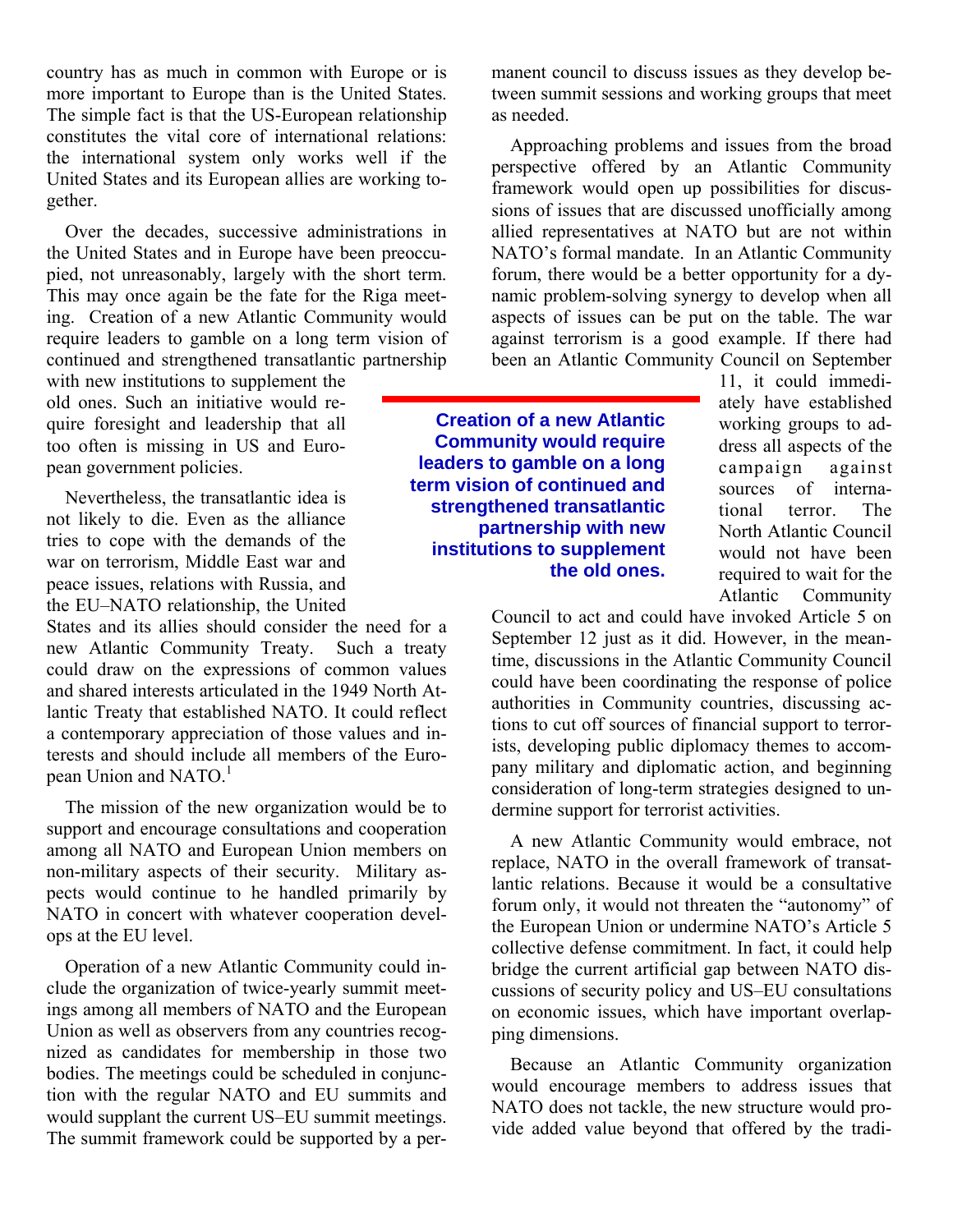tional alliance. It might also provide some additional options for shaping coalitions willing to deal with new security challenges in cases where using the NATO framework might not be acceptable to all allies and where action could be blocked by a single dissenting member.

 Such an initiative would admittedly face some tough questions. Some critics might ask what another "talk shop" among the Western democracies would accomplish. Would consultations in the Atlantic Community framework eventually take precedence over those in NATO's North Atlantic Council? Would such a forum have avoided Euro-Atlantic differences over Bosnia and Kosovo or Iraq? Would discussions in such a forum contribute to the settlement of transatlantic economic issues? Would US participation in such a setting simply add to the expense of US international involvement? Some might question whether the proposal is an attempt to substitute process (more consultations) for a diminishing substance (common interests) in the relationship. Others might charge that such a community would threaten the "autonomy" of the European Union, others that the United States would be sacrificing sovereignty.

 The answer to all these questions is that no one outcome is guaranteed, and all such questions will be answered by the choices made by participating governments. Some in Europe and in the United States might prefer to move away from alliance and toward something more like a "handshake relationship" in which cooperation continues but in a more ad hoc, less institutionalized setting. This formula might yield greater freedom of maneuver for the United States and a uniting Europe but would also likely produce more tensions and frictions, given the lack of a solemn commitment to cooperation as a frame of reference.

 These questions and issues should all be considered in a debate on the need for a new Atlantic Community. The point, however, is that such a debate is required. No consultative arrangement will guarantee that the United States and Europe will be able to solve all problems between them. But without a renewed commitment to community and without the necessary institutional settings for dialogue and cooperation, the foundations of the transatlantic relationship could be at risk.

In 2006, the transatlantic bargain remains a criti-

cal, valid framework for the United States, Canada, and the European democracies. The bargain survived the Cold War and after by adapting to changing circumstances. Now Euro-Atlantic leaders need to face up to the need to adapt their bargain to the demanding challenges of the twenty-first-century world.

 The idea of creating a new Atlantic Community organization may remain beyond the political will and energy of the Euro-Atlantic democracies at Riga. However, the story that began following World War II and that has led to an unprecedented level of cooperation in the Euro-Atlantic area is far from over. The future relevance and vitality of the bargain will depend on whether it continues to grow and adapt its institutions and processes to changing international circumstances.

<sup>1</sup>For a detailed explanation of how the North Atlantic Treaty's text could be adjusted to form the basis for a new Atlantic Community Treaty, see *NATO, the European Union, and the Atlantic Community…*", p. 250-53.

 $\mathcal{L}_\text{max}$ 



NATO, the European Union, and the Atlantic Community: The Transatlantic Bargain Challenged

> By Stanley R. Sloan (Rowman and Littlefield, 2005)

Now, fully revised and updated, this full interpretive history of the transatlantic alliance explores critical developments in

U.S.-European relations and inter-democracy cooperation. Stanley R. Sloan analyzes the consequences of U.S. in the transatlantic debate over Iraq. At the same time however the United States and Europe have made historic choices concerning NATO's future, not only continuing the process of enlarging alliance membership to other democracies, but also expanding the concept of NATO's missions to include peacekeeping and enforcement without geographic limitation. Sloan also enlarges on his ideas for a new Euro-Atlantic pact, a call that has now been echoing in both European and American quarters. Assessing both the good and bad news for the alliance, this book offers a thoughtprovoking reading for all citizens concerned about future US foreign policy and Europe's role in it.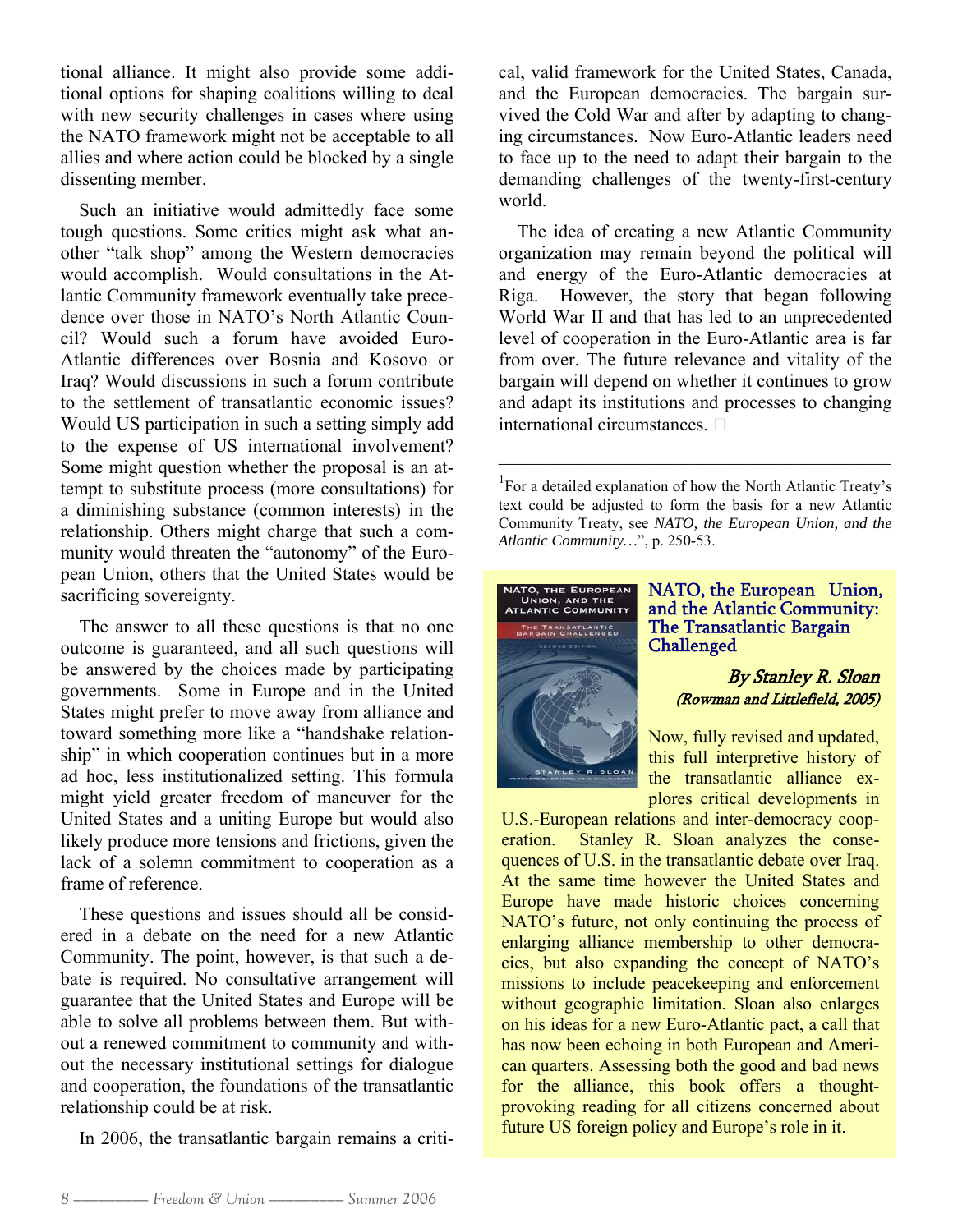# **Global Threats, Atlantic Structures by Tiziana Stella**

nce again transatlantic matters are moving forward with fresh energy. Since its institutionalization in 1949, after half a century of gestation, the Atlantic Alliance has gone through three major phases: first the Cold War, second the enlargement to Eastern Europe, a process not entirely completed, and now a phase of global reach and intensified restructuring. Meeting the test of this third phase depends upon three factors: matching the scope of the task ahead with innovative solutions –anchoring them to the framework of previous commitments – and dealing with unresolved old business.

Despite the divergences in sentiment on the two sides of the Atlantic in recent years – which have not been unusual in Alliance history – basic sentiments are falling into compatible places. "Unilateralism is out. Effective multilateralism is in," said Daniel Fried, assistant secretary of state for European affairs, on May 2, 2006. Much has been written about the "transatlantic drift" in the last few years. Spurred by the debate between unilateralism and multilateralism, the discussion has led to a new reality today: both Europe and the US recognize in principle that effective multilateralism is the basis for successful cumulative results. However to make this declaration of principles an operational reality the transatlantic community has to undergo a series of changes. Many of the recent proposals touch upon one or more of the necessary changes. In fact, after a phase of stagnation, there is currently an abundance of new thinking flourishing in the transatlantic world.

However the most pressing need is to develop a unified and common transatlantic perspective, within which the new proposed arrangements would fall into place as part of an overall end vision, instead of proceeding or not as individual measures of upgrading. But, without setting into motion processes toward a bolder vision of transatlantic union, even full implementation of current proposals would not be sufficient to bring about such perspective.

The tasks ahead can be divided into four areas in each of which proposals for reform are on the table.

First, dealing with much delayed internal adjustments in the transatlantic structures. These include revision of decision-making procedures, enhancing common funding, and willingness to delegate to NATO more of the operational aspects of commonly agreed upon missions. They were initially discussed in the 1950s but returned in the 1990s when NATO changed, in the words of Jamie Shea, from a "preparation" institution to a "performance" institution.

Second, development of common external vision, through an incipient common foreign policy, as is indispensable in an era of out-of-area missions. To conduct successful action the transatlantic world needs to look outward through a single set of lenses. Joint strategic review and planning processes need to be deepened, along with internal mechanisms for

*This article is based on a paper prepared for an international conference that took place on April 4-5 in Sofia, Bulgaria. The con*ference, entitled "The Atlantic Community in the 21<sup>st</sup> Century: The Power of Values and the Value of Power," marked the 15<sup>th</sup> anni*versary of the organized Atlantic movement in Central and Eastern Europe, and was organized by the Atlantic Club of Bulgaria with the patronage of Georgi Parvanov, the President of Bulgaria, and the cooperation of the Bulgarian Ministries of Foreign Affairs and Defense. Among those in attendance were Solomon Passy, the former Bulgarian Foreign Minister; Dr. Jean Fournet, the NATO Assistant Secretary General for Public Diplomacy; Dr. Valeri Rachev, the Bulgarian Ambassador to Iraq and Vesselin Bliznakov, the Bulgarian Minister of Defense. The full proceedings of the conference will be published in a book.*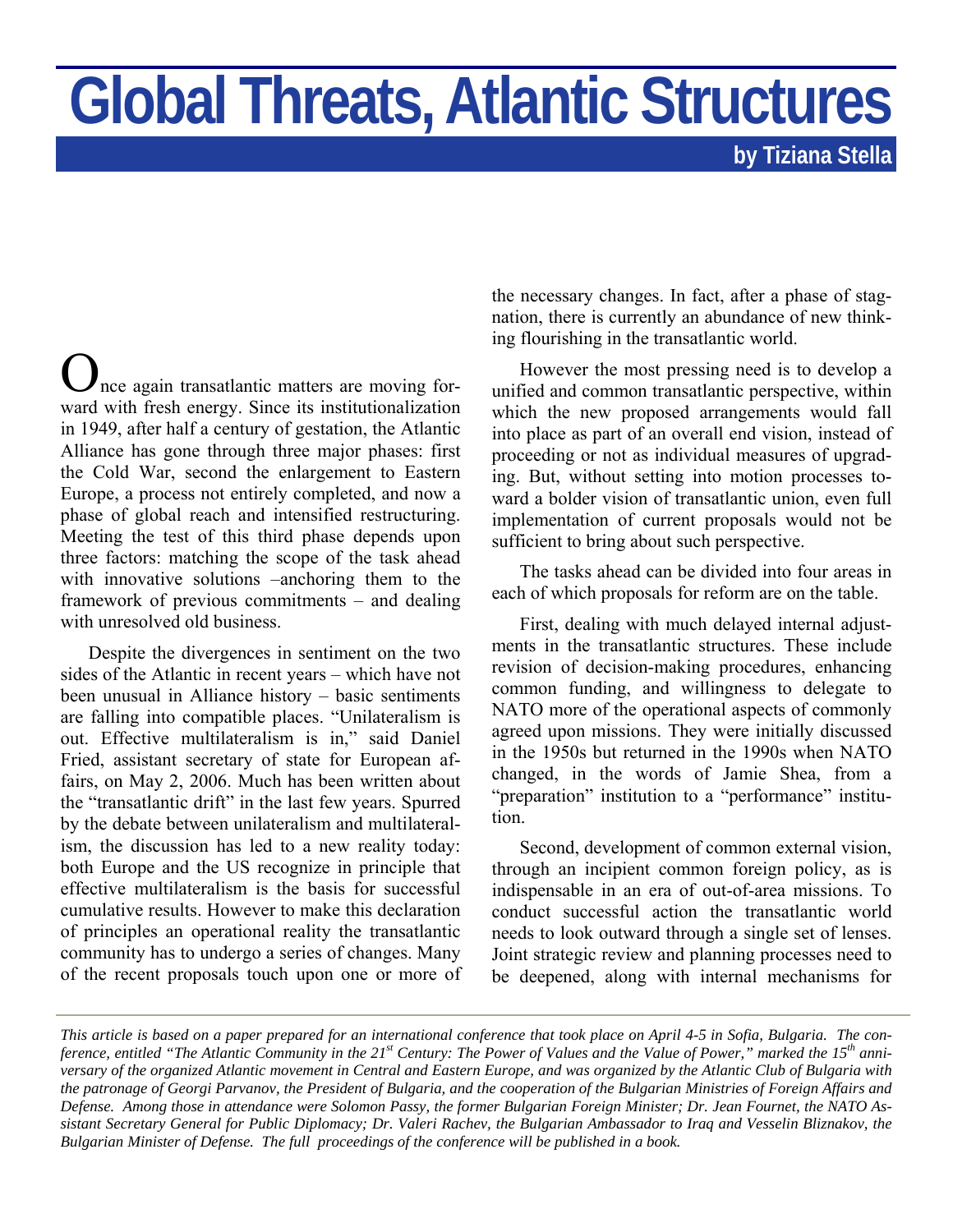adapting and updating the shared conclusions and keeping outlooks together. Otherwise it will be hard to give reliable substance to the phrase "effective multilateralism". At the base level, it is necessary to forge the elements of a "transatlantic identity" able to reach the public at large.

Third, development of a unified transatlantic view on "the global role" of NATO. New global threats will continue to affect the transformation of transatlantic structures. No deep transatlantic perspective could long endure absent a shared global perspective. The alliance survived for decades while diverging frequently over out-of-area issues, but that was when core NATO-area conventional defense is-

sues were central. Today out of area military and foreign policy issues are central for core area security. Moreover, complex diplomatic actions are involved in extending the alliance to areas beyond the Euro-Atlantic region. Absent a sufficiently uni-



fied perspective, there is the danger that internal disagreements, compounded by the resistance of external powers that fear the process, will bring the process to stall.

Fourth, increased cooperation between the Atlantic and global levels of institutions. These two levels are both critically important in global affairs, and the future of global management depends largely on the extent to which they work together. There is plenty of space for strengthening the UN-NATO relationship and for more effective coordination of actions on peacekeeping and security.

Real steps have already been taken in each area, and proposals for further development are underway. The challenge ahead is no longer a lack of vision, in fact for the first time since the end of the Cold War the transatlantic world has elaborated the starting points of a comprehensive New Atlanticism with a concept of deepening as well as widening the alliance.

#### **1. Internal Adjustments**

Ever since the first tranche of post-1991 NATO enlargement, the adequacy of decision-making procedures has been a subject of discussion. The argument, for those supporting its reform, is that with more members NATO will become less viable as "consensus" will be more difficult to achieve. Several options have been proposed, ranging from consensus minus one or two, to "constructive abstention", or in some cases even qualified majority. This remains, up to now, unresolved old business, but one that calls for special attention. Unilateral action occurs more often when common structures are paralyzed by slow decision making. Multilateralism to be effective needs, among other things, to rest on reliable and fast decision-making procedures. Progress in this direction will inescapably have to pass

> through some change in decision-making procedures. The need is increased by current speculations to include in NATO countries beyond the traditional Euro-Atlantic area that could slow NATO decision making down due to broader strategic divergences.

> A second internal adjustment under discussion today is NATO funding. This too is needed if NATO and its newly created NATO Response Force are to perform adequately in the new era.

The issue is intertwined with decision-making adjustments. In recent years the problem has arisen on more and more occasions. General Jones, NATO Supreme Commander in Europe, has been "campaigning" strenuously to bring attention to this matter, followed by NATO Secretary General De Hoop-Scheffer, and by Victoria Nuland, U.S. Ambassador to NATO. Recently leading figures in the U.S. military have also pointed to the urgency of the question.

Recently two major U.S. officers, commenting on what was learned through the microcosm of the NATO Training Mission - Iraq (NTM-I) experience, highlighted a series of problems flowing from current funding and decision-making procedures and called for "rethinking the 50-year policy of consensus decision-making." Their observations stressed how the growing gap between strategic and operational concepts on the one hand, and funding mechanisms on the other, may indeed lead NATO operations to disaster. (*See opposite page)*

The "executive side" is not alone in calling for such changes. Last November the NATO Parliamentary Assembly passed Resolution 337 with recommendations for enhanced common funding of NATO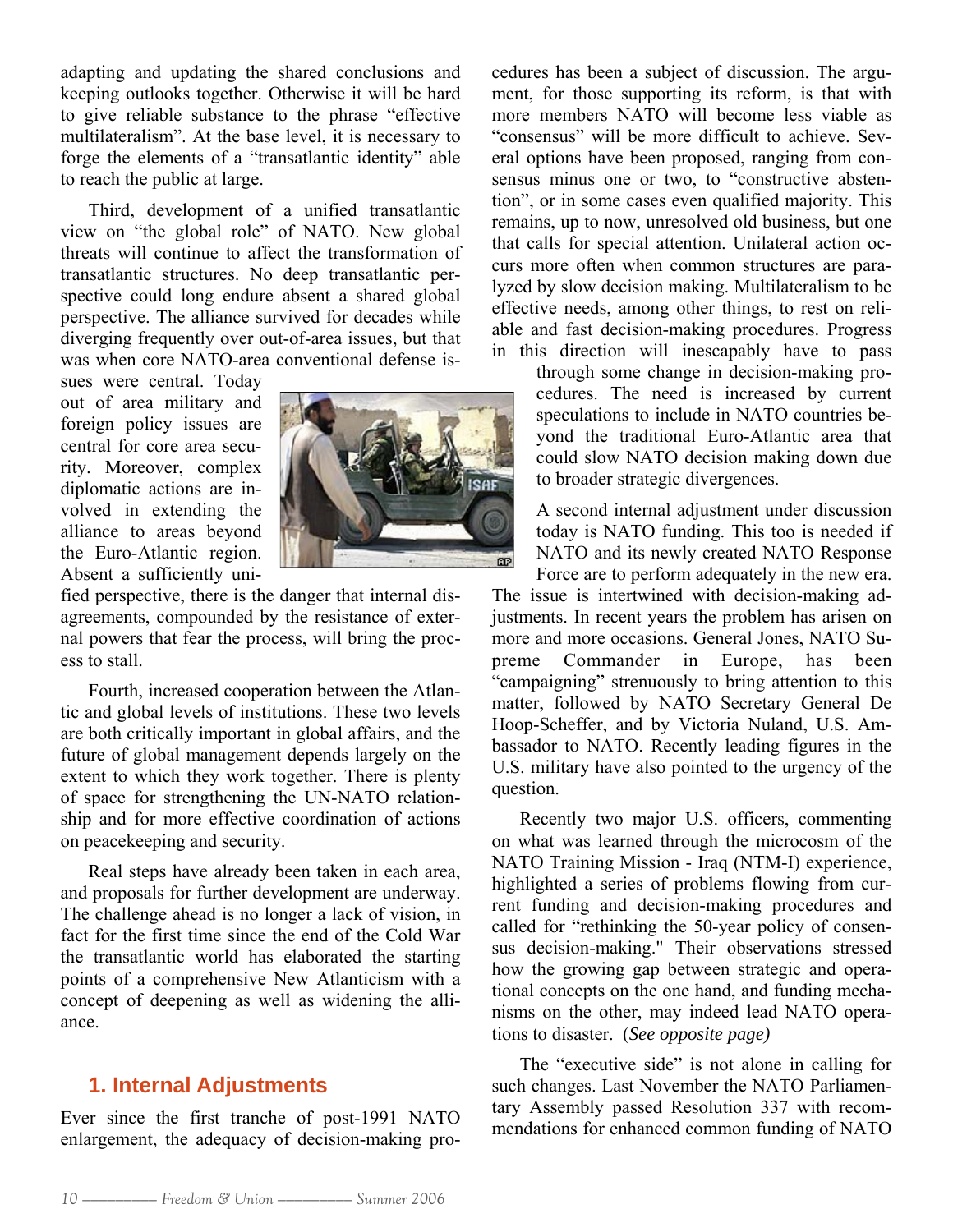### **Looking to the Future: NATO Training Mission-Iraq** by Rick Lynch and Phillip D. Janzen

"The Alliance has struggled to apply outdated mechanisms and policies to the fluid environment of the outof-area support mission... The most significant lesson from this mission involves supporting political pronouncements with political will. At the Istanbul Summit, all 26 members committed to support the government of Iraq "with the training of its security forces" and sought further proposals for that support "as a matter of urgency." This statement soon rang hollow as political consensus was overshadowed by political posturing over involvement in Iraq."

"With each step, from the reconnaissance mission in July 2004 to the delay in funding for the training institution at Ar Rustamiyah, some countries have capitalized on the Alliance regimen of consensus to block significant advances. Not only has the mission been needlessly delayed by political debate, but these debates consume immense energy and focus from all levels of command. …



The lesson is that once the political decision is made to commit national treasure and personnel … for a NATO-led operation, ensuing operational decisions should not be held hostage to the political process. **This may require rethinking the 50-year policy of consensus decision-making. When even the most picayune operational decision requires a 26-member consensus, any nation can block progress on overarching objectives with the wave of a finger**. For example, some Allied nations that stood behind the Istanbul pledge to support Iraq and have contributed to out-of-country support have also in practice politically blocked progress on the main effort of in-country training. The lesson is clear: once the commitment is made and plans are approved, nations must be obligated to support the efforts politically if not materially. …

The Alliance is well into the transformation process from a static defense organization to a more flexible, deployable mechanism for operations in and out of Europe. The NRF concept and its inherent structures illustrate how NATO is transforming into a more responsive joint and combined force. However, **as the command structure and strategic and operational concepts have rapidly evolved to meet changing threats, financial support mechanisms have not adapted**. For example, the concept of "costs-laywhere-they-fall" restricts participation to countries able to pay, while excluding willing but less financially capable members. This drastically reduces the pool of force contributors while burdening contributors. A related and misunderstood financial concept is NATO common funding. Common funds and nationally borne costs are separate sources. However, in reality, both are paid from the same pool of resources, national defense budgets. In essence, NATO pays both ways -- through common funding or a member's own purse.

The idea of trust funds to support an operation is also fraught with disaster. Announcing support for an operation plays well in the international arena; however, trust funds allow nations to avoid any financial obligation associated with their verbal pronouncements. A nation can politically support an operation at absolutely no cost to its own treasury. Trust funds also attract an even more complex political dimension: the caveat. Contributing nations can place restrictions and constraints on the use of their contributions, creating an unwieldy system of accounting checks and balances. **NATO should revisit its funding policy**, which penalizes contributing nations by forcing them to pay for their participation. The use of trust funds is also a growing failure. NATO has committed the political capital of the Alliance and all 26 nations represented to train Iraqi officers. It is now prepared to squander that capital by failing to fund the commitment…. These are just a few operational issues directly related to funding that highlight what any military thinker will understand. **Without adequate financial resources, and the flexibility to apply those resources at the decisive points in an operation, mission failure becomes a strong possibility**."

#### **Excerpted from** *Joint Forces Quarterly,* **Issue 40, May 2006.**

Major General Rick Lynch, USA, is deputy chief of staff, Political/Military/Economic, Multi-National Force–Iraq, and was deputy chief of staff for Operations at Joint Forces Command Naples. Lieutenant Colonel Phillip D. Janzen, USA, is Iraq desk officer in the Political Advisor's Office at Joint Forces Command Naples.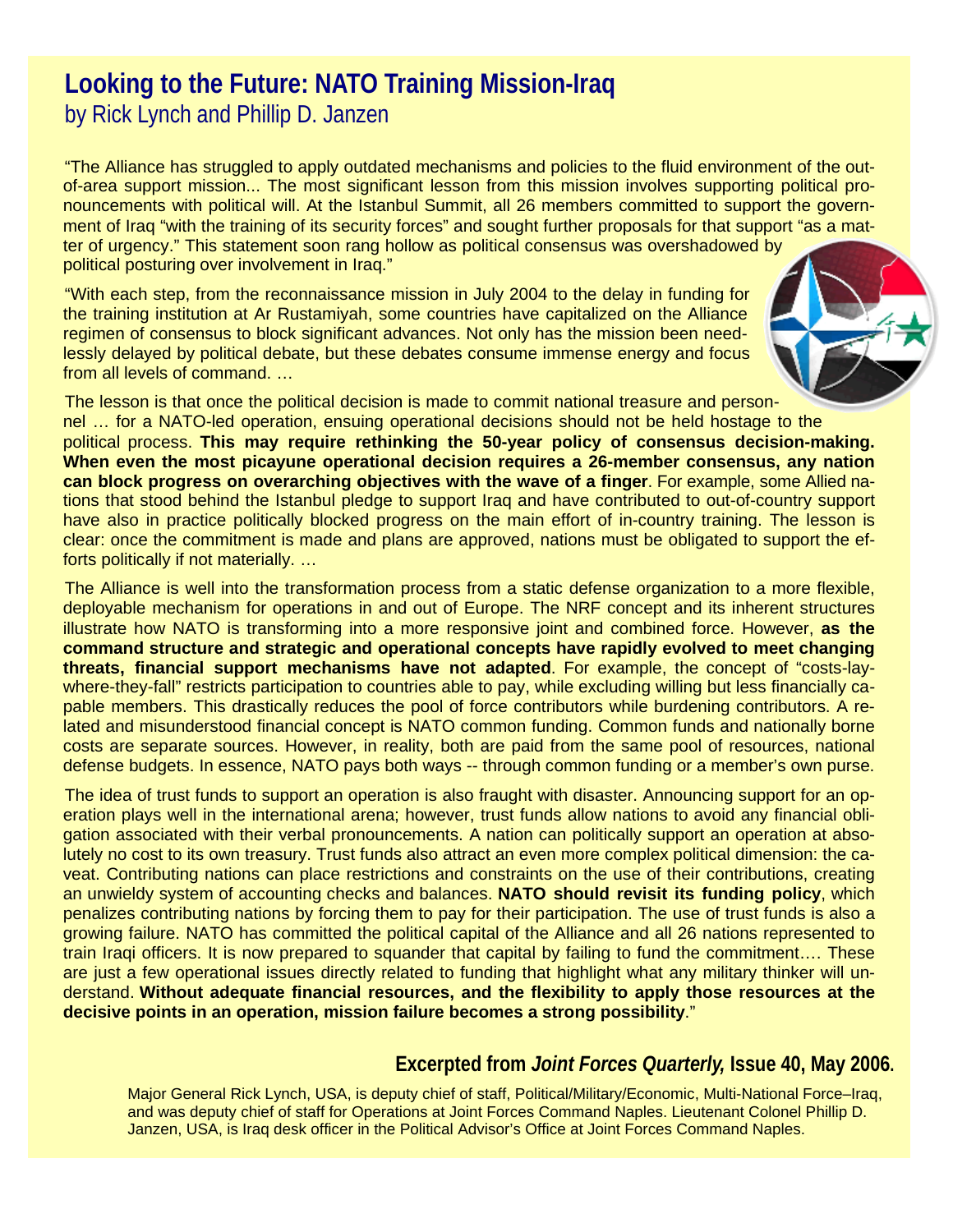operations.

A third internal adjustments will in fact have to deal with building an Atlantic identity and overcoming the poor image that NATO seems to have in Europe and to a lesser extent in the US. Recently, comparing NATO to the EU, Victoria Nuland acknowledged: "We do a lousy marketing job. Every time a European opens his wallet these days, the euro is staring him in the face.… We need to name our missions NATO… Our soldiers need to wear the NATO patch.… We've got to become a 21st-century organization that the population sees as keeping it safer every day."

#### **2. A Common External Vision**

The working area of NATO has changed, for the very nature of the enemies – terrorism, WMD and proliferation – has added a new layer to transatlantic security. More and more, security is becoming a result of coordinated external and domestic action. The enemy is not primarily beyond a particular geographical line, as was the case until 9/11. A working transatlantic community should aim at elaborating in advance, rather than *ex post facto*, a common perspective toward emerging global threats. Solidly based unity of outlook – within the framework of a common transatlantic foreign policy and security strategy, with enough consensus on fundamentals that it is possible for allies to take a relaxed view of day to day differ-

ences of opinion – is needed. Developing a common approach to the Middle East and the Islamic world, is high in the list of priorities.

At the same time, almost paradoxically, transatlantic "external relations", while extending much farther than before, cannot be disentangled from elements of internal security. Internal security is both domestic and collective (among the Atlantic countries combined). A common external vision would have to reflect this new layering.

Does this mean that NATO has to receive a place in the domestic policies against terrorism? Should a common transatlantic homeland security be developed in NATO? Is there a "NATO Homeland"?

Former Spanish Prime Minister Aznar makes the argument (in the report released at the end of 2005, *NATO: An Alliance for Freedom*") that NATO should include homeland security as part of its collective defense role. He suggests that anti-terrorism policy be integrated in NATO, that NATO Council meetings for NATO countries' ministers of home affairs also be held, and that a 'counter-terrorism command' be created.

The notion of a common Transatlantic Homeland Security was first voiced in the fall of 2004 by Tom Ridge, former US Secretary of Homeland Security. Since then the SAIS Center for Transatlantic Relations has been steadily exploring the concept of a "NATO Homeland", and how to "organize our respective efforts at societal protection in a more systematic and coordinated 'transatlantic' fashion'". It is pointed out that the invocation of Article 5 after 9/11 created *de facto* a "NATO Homeland" as a space to which we are mutually committed for common defense.

In May 2006, the National Defense University published a special report "Transatlantic Homeland Defense", proposing that enhanced transatlantic



The Japanese Minister of Foreign Affairs, Taro Aso, visits NATO in May 2006. *NATO website* 

homeland defense be a major initiative for adoption at the 2006 Riga Summit and completion at the 2008 summit. The report argues that "As NATO develops its capabilities for expeditionary operations, it needs to revitalize plans and capabilities essential to realize its core mission: protecting Alliance territory as outlined in Article 5 of the North Atlantic Treaty... This initiative would offer NATO both a 21st-century approach to Article 5 and new meaning and credibility in the eyes of NATO publics who are concerned

about threats to their homelands." To implement these measures, according to the report, will require "close coordination and harmonization with national governments, many of which view control of homeland security resources as vital manifestations of their sovereignty."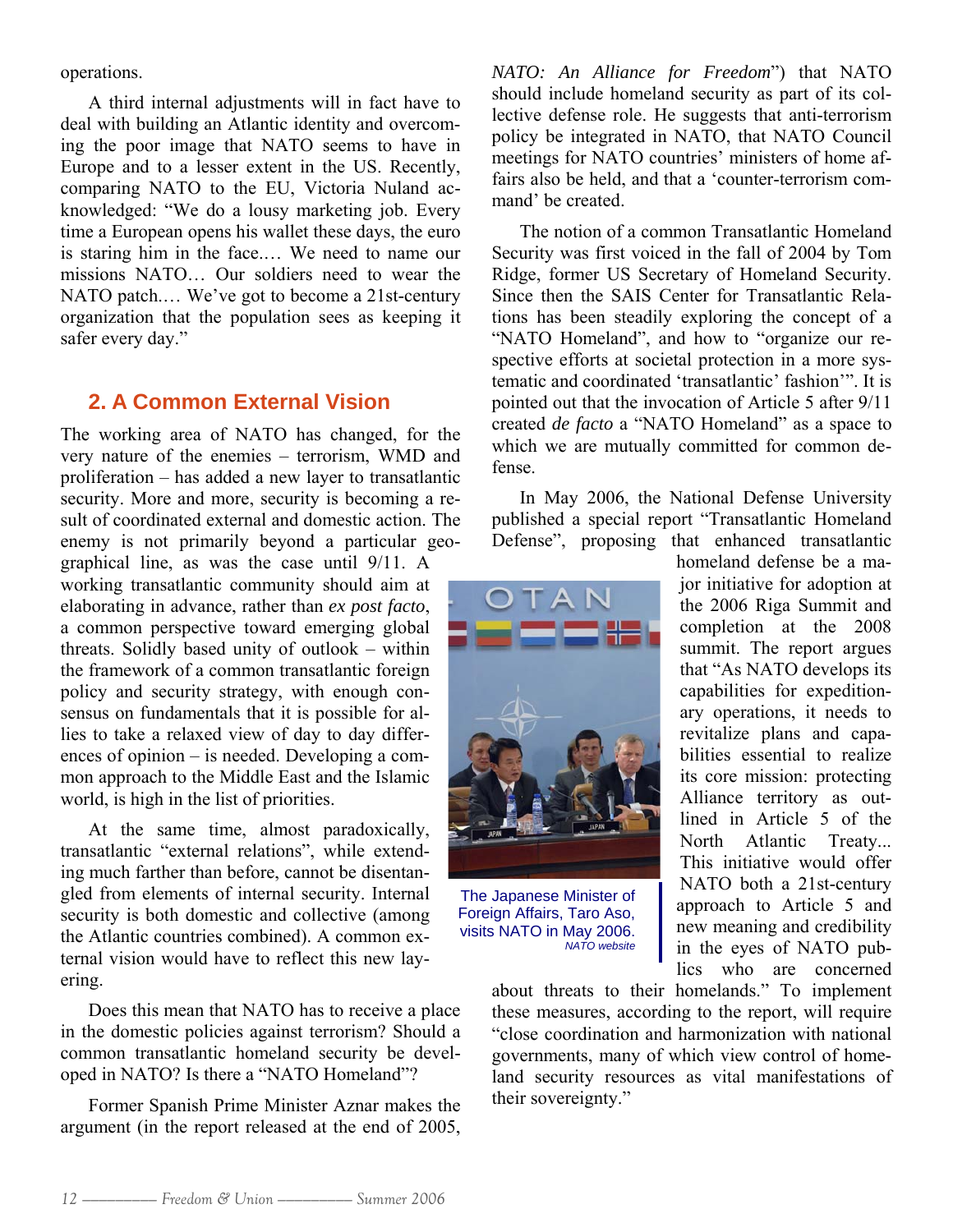#### **3. NATO "Going Global"**

For the first time in its history, the Atlantic Alliance is seriously considering expanding not just its activities but its affiliations beyond the Euro-Atlantic region. *The Economist* spoke, in March this year, of a "quiet revolution" leading NATO to go global. De Hoop Scheffer, NATO Secretary General, stated that "NATO should build closer links with democratic nations outside of Europe, such as Australia, New Zealand, South Korea and Japan". Victoria Nuland, US Ambassador to NATO, clarified that "The hope is to see NATO at the core of a global security community". Former Spanish Prime Minister Jose Maria Aznar launched last year the idea of full membership for these countries in NATO.

With its new global tasks, it is becoming increasingly necessary to change the way the Alliance is conceived geographically and open its doors to those nations that share Atlantic values and basic socio-political characteristics. Having evolved historically into the same sub-community of the world, these countries can be reasonably expected to fit in with a common perception of a shared community of destiny and defend one another on grounds of values. This means approximately the OECD coun**tries** 

The new multilayered approach adopted by NATO to deal with global threats goes well beyond what Victoria Nuland calls the "the strong, democratic security providers in the world who share our values". The Alliance is cementing its relations globally with a variety of countries. The new network includes upgraded coordination of efforts with North Africa, the Middle East, the Indian subcontinent (both India and Pakistan), and is set to extend even further. Increasingly we hear that a new network-centric approach is needed to fight new threats. The neologism is of interest and carries some value; however what NATO is moving toward looks more like a concentric system to guarantee global security, or a multilayered unipolar system, with networks supplementing structure, not net-

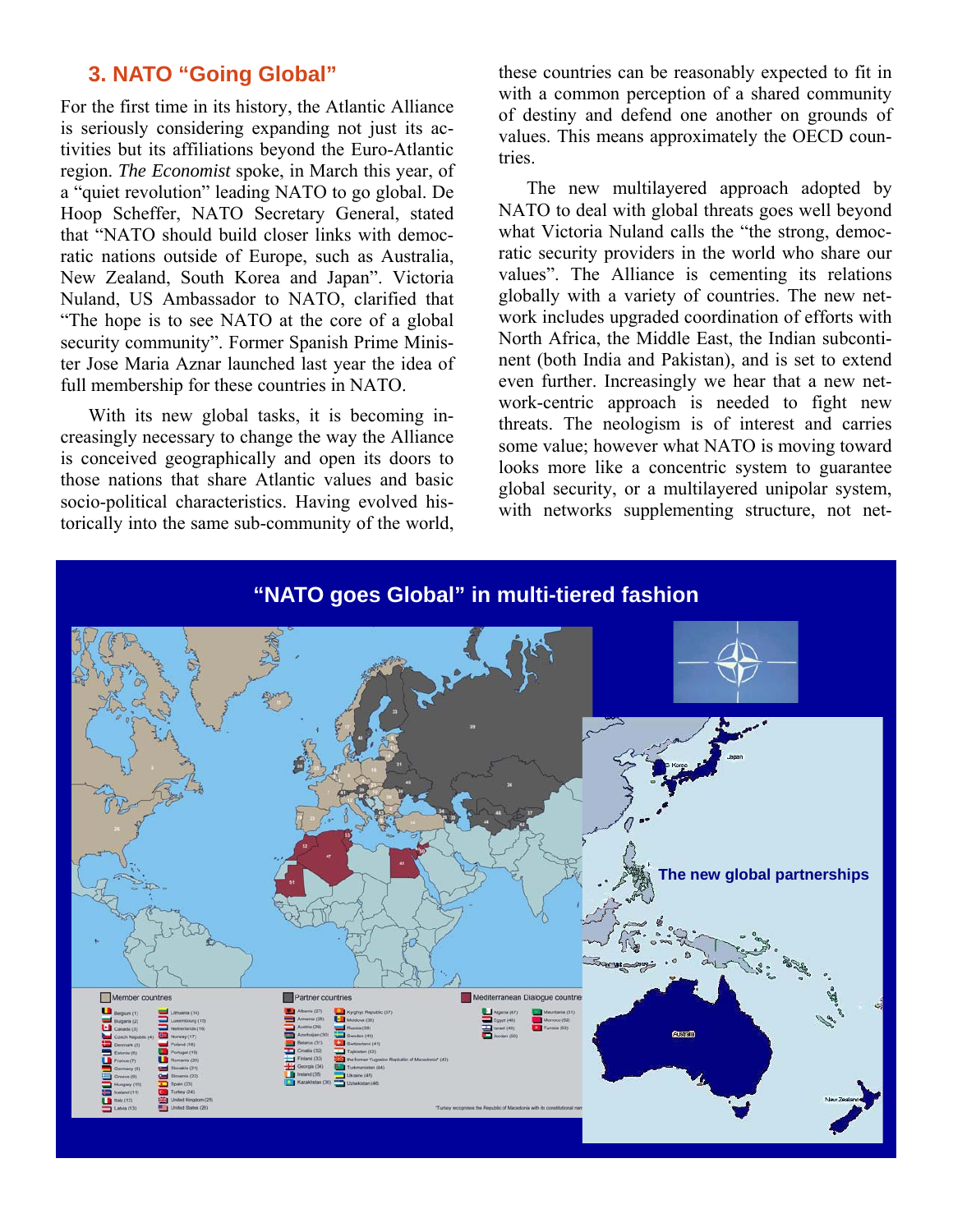works without structures . If the full set of proposals to reform NATO were to be adopted, the new structure might be contrasted sharply to the first Bush administration's amorphous use of the idea of 'coalitions of the willing' which was widely viewed as dissolving the focus on NATO. However, it would flow with considerable continuity from NATO's 1990s concept mixing the Partnership for Peace (PfP) with Combined Joint Task Forces (CJTF) to produce NATO-centered coalitions of the willing.

#### **4. NATO-UN and the Atlantic-Global systems**

NATO's newly proposed relationship with global security partners, along with current discussions on further enlargement, have been portrayed by some as a threat to the UN and the EU. NATO would develop into a "United Nations of the willing", marginalizing the role of the existing UN. Such perceptions are understandable but mistaken. Despite recent slogans in a few quarters, NATO is not an ephemeral coalition of countries which happen to have convergent views on a few issues, but a security union of countries with deep commonalities. NATO, as a security union of a distinctive sector of the world, has global responsibilities to those members, but it cannot be the sole "guarantor of global security" for them, much less for all the world.

In reality, the multilayered levels of partnership

that the Alliance is setting in place resemble a concept that the Atlantic movement had foreseen from its inception, a concept that enhances the global level through complementarity with it, rather than detracting from it. Today, the complexity of new global threats is forcing the Alliance to move toward a more sophisticated form of unity and functions, with the flexibility for multitasking, for operating in different environments, and for cooperation not only with national partners around the world but with institutional partners on the global level.

The good news is that there has been an increasing cooperation between the Atlantic level of institutions and the global level. This is a central development in international relations. The UN system and the Atlantic system have been rubbing more and more into each other, thanks largely to the nature of the new threats. There is a deeper underlying cause of this trend: in a globalizing and ever more interdependent world, with the industrial democracies playing a major role as security providers, both systems have become increasingly dependent upon each other for their success. The Atlantic system is growing into the role of a core subsystem of the UN system.

In a speech delivered on May 2, Assistant Secretary of State Daniel Fried tried to clarify the issue, pointing out that while the United States and Europe are "working to make NATO the centerpiece alliance through which the trans-Atlantic democratic community deals with security challenges around the world", NATO is not a "counterweight" to the larger United Nations. The 26-nation NATO alliance has no ambitions for becoming a global organization, but it is "capable and actually, in fact, dealing with global challenges."

Put differently, there are two or three different meanings to "going global". NATO is going global in that its tasks can be anywhere in the world, and its members can come from any corner of the globe, but it is not going global in the sense of accepting all countries into its ranks, nor in the sense that its involvement in global issues is meant to be exclusive or exhaustive. The Atlanticist conception, elaborated already in full force in the 1930s, was that the group

of Atlantic countries would play a "global role" in more than one sense, and that their core role would assist that of the global institutions within the League of Nations system. Indeed, it was observed that the League of Nations worked, creakingly, on the occasions when the Atlantic allies or exallies from World War I agreed, and didn't work at all when they diverged; so it seemed that greater efficiency and cohesion of the Atlantic

grouping was needed, inter alia, for the larger global grouping to succeed.

The degree to which the UN and NATO are actually cooperating would have been unimaginable only



NATO Secretary General Jaap de Hoop Scheffer meets with UN Secretary General Kofi Annan. *UN website*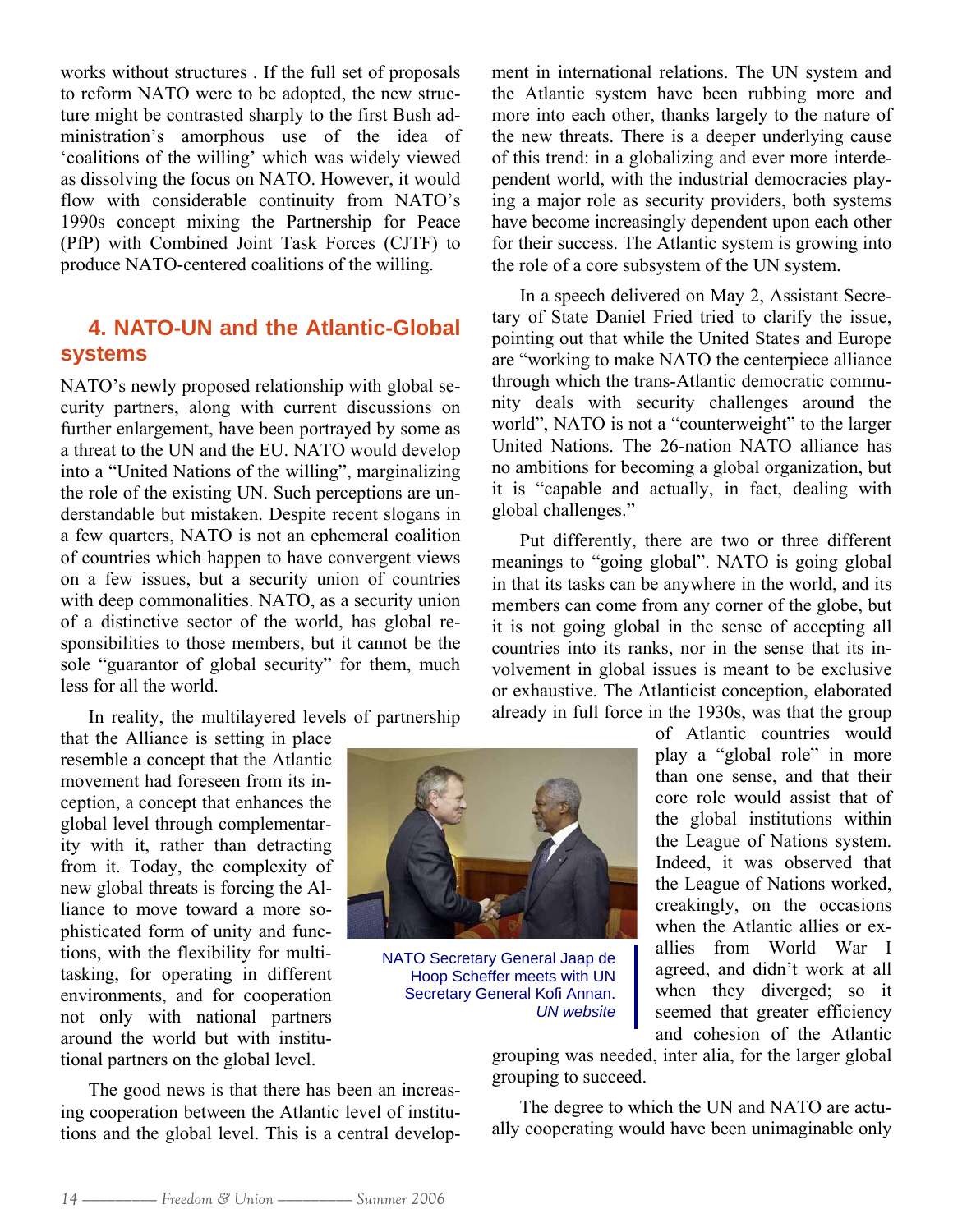a few years ago and goes well beyond their common engagement in bringing peace and stability to crisis-hit regions. Consultations between NATO and UN specialized bodies now cover a wide range of issues. NATO unlike the Warsaw Pact outlived bipolarity and gradually recovered its memory of the deeper, permanent purposes of Atlantic unity. NATO came to be recognized by the UN as one of its many constructive "regional institutions" in the course of the 1990s, then de facto came to be relied upon by the UN as a uniquely im-



**NATO-UN cooperation: the shape of the future?** 

portant regional or interregional enforcement institution – even if with considerable delay and reluctance – in the Balkan wars.

Atlantic structures seem to be heading toward a more important role on the UN level, one on which both NATO Secretary General Jaap de Hoop Scheffer and Secretary General Kofi Annan agreed, speaking of an enhanced NATO-UN cooperation based upon a deeper and more structured relationship. And yet again, as a U.S. Deputy Assistant Secretary of State recently noted, success in this fourth level is interdependent with success in the others. "We believe NATO should do more to assist the United Nations and African Union in Darfur, in accordance with the recent UN Security Council Resolution and a request from the UN Secretary General. NATO's 2005 humanitarian missions in the Gulf Coast and Pakistan are unlikely to be its last. NATO must have the manpower and means to be as generous and responsive as it can when disaster strikes. It must also reform further to ensure it has the capability and flexibility it needs to meet threats wherever and whenever they arise. NATO activated the NATO Response Force (NRF) for the first time after the earthquake in Pakistan. In the run-up to Riga, our goal is to ensure that the NRF is strengthened, trained, and funded (as well as opened to capable partners) to make sure that it is usable. This process will likely require creative new approaches, including common funding to ensure that the financial burdens of NATO operations are shared more equitably."

After 9/11 what was at stake was whether the measures adopted by the West were inchoate and transitory, or coherent and enduring; whether they

were unconvincing and the trans-Atlantic cohesion behind them easily undermined, or convincing and robust; and above all, whether they could galvanize enough forces in the opposition as to induce a new bipolar system, or, on the contrary, whether they would be of a sufficiently open nature as to have good chances of undermining the cohesiveness of any potential oppositional pole. During the war in Afghanistan, the policy was convincing and the global cohesion impres-

sive, but the structural foundations were undermined rather than nurtured for proceeding together with further steps. The cost was seen in the Iraq war, when the policy itself alienated allies, and its aftermath when trans-Atlantic divisions were mirrored in partial coalescence among oppositional forces. Nevertheless Atlantic cohesion remains as yet greater and deeper than the cohesion of anti-Atlantic or "Atlantic skeptic" forces. Ample space remains for the new stage of Atlantic recovery. The new NATO approaches could help both in overcoming unilateral tendencies and avoiding a new bipolar world. By leaving the door open for new governments to participate in various degrees in common global efforts, they can also provides an incentive toward the spontaneous flourishing of bridges of like-mindedness with individuals and civic society organizations across national borders of hostile regimes.

*—— Dr. Tiziana Stella is Executive Director of the Streit Council*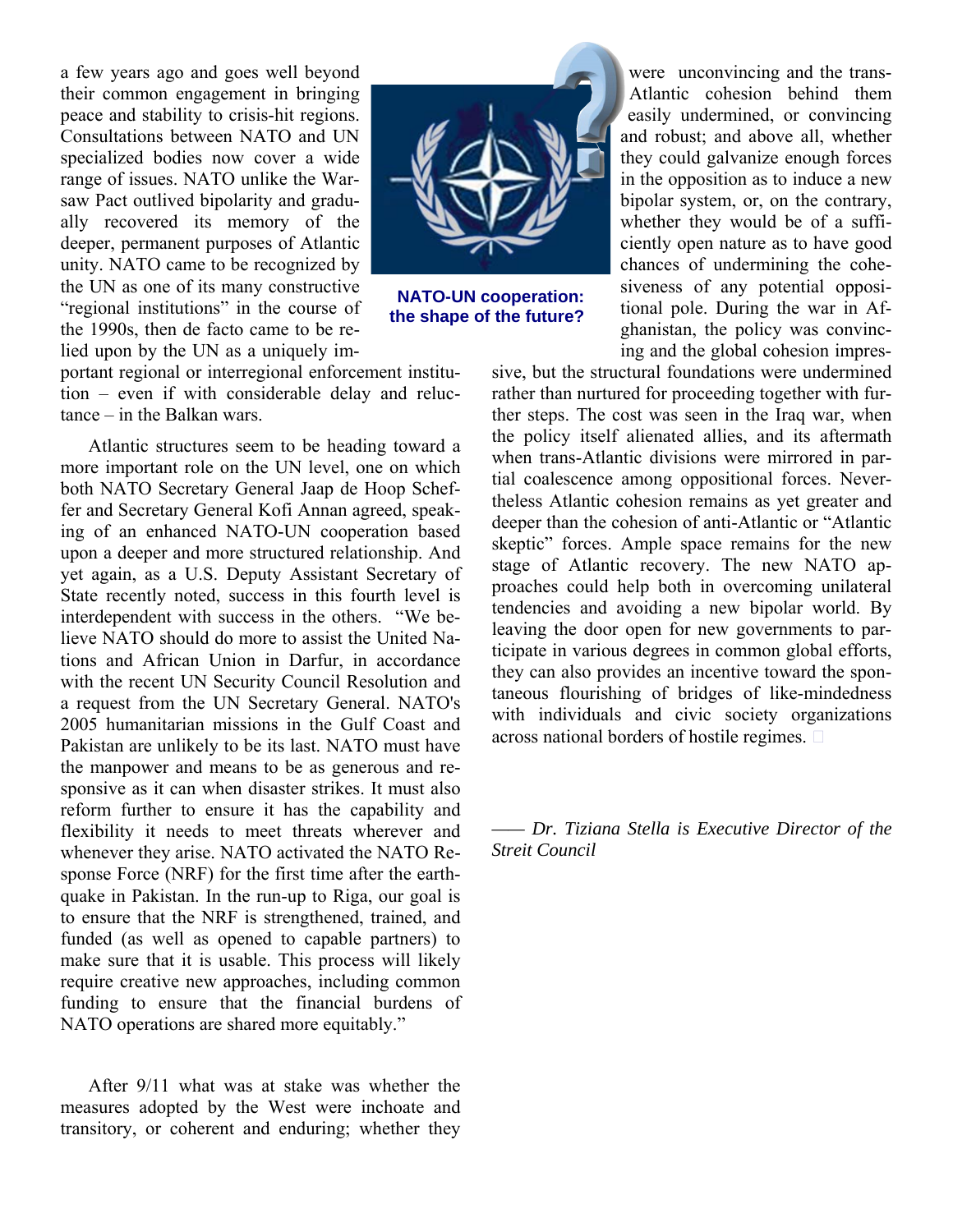# A Wider Atlantic

further integration of the Greater Middle East and Russia in the framework of Euro-Atlantic Structures

#### **By Lyubomir Ivanov**

 $\Gamma$  he aim of this brief comment is not so much to make predictions for the future but rather share some thoughts and hopefully provoke discussion about the ongoing process of change and development brought about by the forces of globalization in the last fifteen-twenty years. While the evolution and transformation of the Euro-Atlantic structures during this period is well known, the prospects for the possible integration of Russia and the Greater Middle East (GME) in both EU and NATO are something new that ought to be examined seriously, and then in the right time frame. Indeed, what seems and is impossible today may be quite possible -- even inevitable - tomorrow.

A starting point for any such analysis would be the experience of the democratic transformation of CEE. In a few words, this lesson is that no CEE nation regrets its Euro-Atlantic choice, what is regretted is the delays in choice and reforms. An early start brings early results, better wellbeing and lower social price; delays and hesitant reforms result in lost time and paying the high price twice.

Right now one can see the different stages of this process of Euro-Atlantic integration in the case of various CEE countries. Most of them are already in NATO and EU, which, by the way, seemed quite impossible yesterday. The Western Balkans are already scheduled for NATO, and Turkey for EU; that is decided in principle but the relevant countries are not yet ready, and the process would take several more years. Countries like Ukraine and Georgia are at fairly initial stages, their membership is obviously impossible today but we may already safely presume that it will be quite inevitable tomorrow.

One of the main challenges facing NATO today is the globalization of threats, which entails globalization of the Alliance responsibilities. Naturally, 26 nations cannot simply assume the role of global policeman. That would be neither desirable nor possible. Nevertheless, the 26 increasingly undertake missions in countries like Afghanistan that are remote yet key for the world security. There is a growing demand for NATO services; first, because no comparable security alliance exists or may be expected to appear; and secondly, because today's peace enforcement and peace keeping missions are as a rule multinational, and NATO possesses unique expertise and mechanisms, making the Alliance the best tool for planning, implementing and leading such multinational missions. Therefore, it comes as no surprise that NATO involvement and partnership is increasingly sought in Africa (Darfur) and the Middle East (Gulf countries, training mission in Iraq, possible post-conflict peace keeping in Palestine). One should never forget the lesson of Rwanda, where there was nobody to intervene and stop the genocide, or the lesson of Bosnia, where the delayed intervention made it possible for a full scale civil war to develop resulting in tens of thousands more people killed and hundreds of thousands displaced.

At the same time, the fact is that the 26 have insufficient military capability to back such global responsibilities, despite the progress in national defense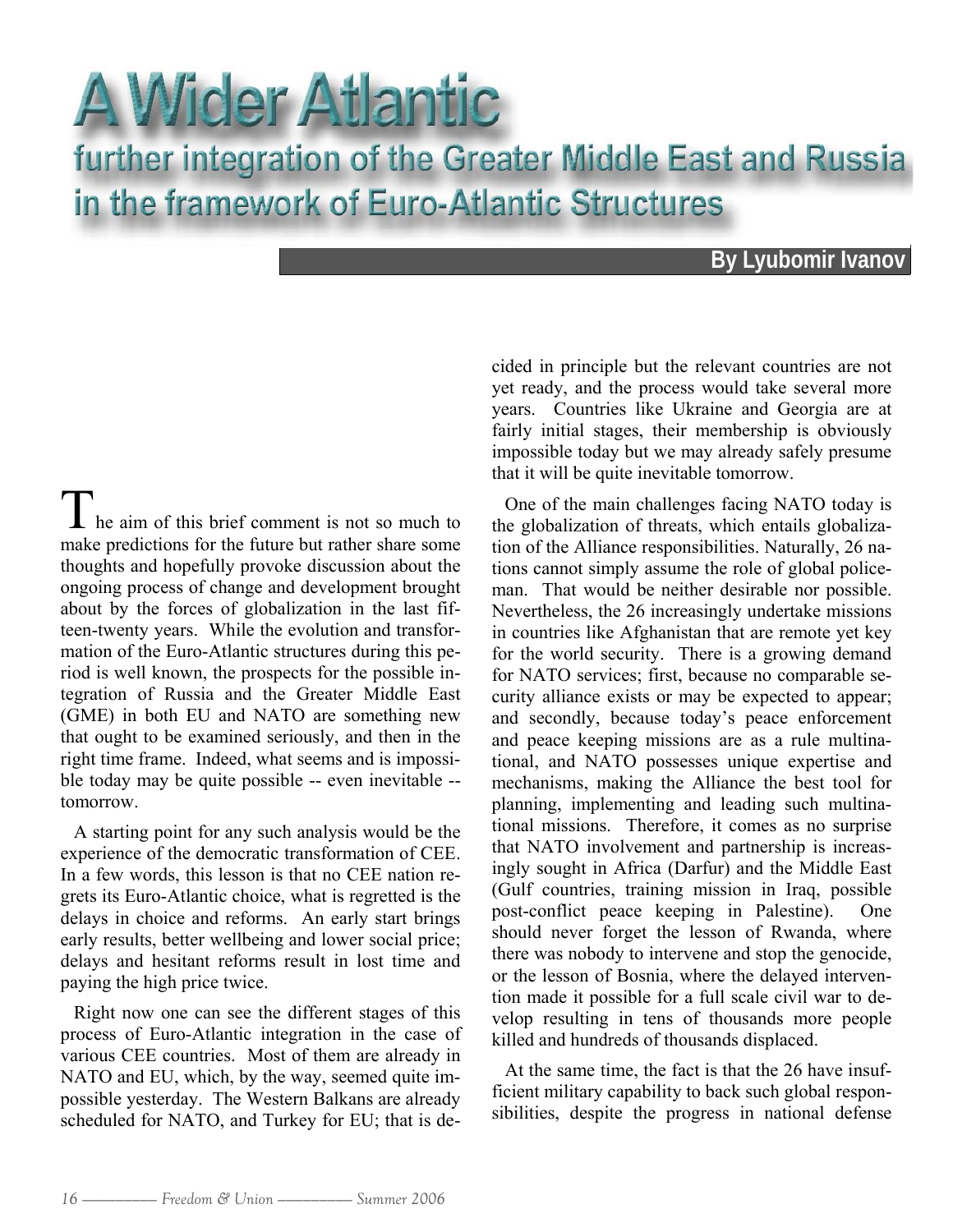sector reforms, and in NATO transformation. Whether it's a NATO coalition or EU mission, it still draws from the same pool, the combined military capabilities of the 26. This deficit is coupled with the deficit of political credibility to act on behalf of the international community; indeed, it is desirable to have the participation and support of more than 26 nations, preferably mandated by the UN Security Council. This political deficit is further exacerbated by shrinking public support, eroded by vigorous anti-globalist and anti-American propaganda, and hardly opposed by national or Allied public diplomacy effort.

This discrepancy between existing needs and available means is dealt with, at least partially, by way of ongoing NATO enlargement and develop-

ment of partnerships that help expand the joint capabilities. Let us remember that even early European missions of the Alliance, such as Bosnia and Kosovo, benefited from troop contributions by Russia, Ukraine, other PfP partners, even countries from Latin America, Africa and the Middle East. On the agenda is the development of PfP-like partnerships in the South Mediterranean and the Greater Middle East, building upon the NATO Mediterranean dialogue, Istanbul Cooperation Initiative, Gulf Cooperation Council partnership, and even the establishment of global partnerships with Japan, South Korea, Australia and New Zealand.

While NATO has no decision or declared intention at this stage of inviting any such global partners to join the Alliance, partnerships could naturally pave the way to membership, especially having in mind that countries like Japan or Australia could easily meet the membership criteria, certainly in much less time than CEE has needed.

When we assess the place of Russia vis-a-vis NATO, that country obviously has the capabilities for a substantial and valuable contribution to NATO-led missions. This has already been demonstrated in Bosnia and Kosovo. Russia also has the advantage of an institutionalized partnership by way of the NATO-Russia Council. That framework could be enhanced but nevertheless falls short of membership, as it does not provide Russia with a say in NATO's decision making. Russian membership in NATO is presently out of the question. It is certainly unrealistic today. The idea of some Russian analysts that the Alliance missed an opportunity to invite Russia in the 1990s is based on a serious lack of understanding of the nature of NATO and its enlargement process. Such an invitation was quite impossible as Russia was not ready for NATO membership in the 1990s. Russia is not ready today either, and it is an axiom that no country may join the Alliance unless it meets NATO standards. Furthermore, unlike Ukraine or Georgia, Russia has not even decided to join NATO. However, I expect such a decision on the Russian side sooner rather than later, and the progress of Ukraine on the road

to NATO would have a major impact on the evolution of Russia's intentions. After that, it would be a matter of having the relevant reforms done and criteria met, relying of course on the Alliance guidance and support.

The more diverse region of GME is likely to follow several individual models of democratic transformation and integration with NATO, very much like the diversity of CEE, where certain countries started as producers of security from the very beginning, while others underwent the whole road of a country in military conflict becoming the ob-

ject of an Allied mission and internationally supported nation building, and eventually joining NATO. There is no doubt, however, that like in the case of CEE, NATO and NATO integration is to play a crucial role in both national and regional democratic development.

In the epoch of globalization, the logic of EU-style integration apparently dictates that each country should seek participation in some similar project of regional integration. Speaking of Russia and the GME, it is quite obvious that for geographical, historical and economic reasons, their natural integration partners would be the other republics of the former Soviet Union, the East European countries, and the South European countries in the first place, and the rest of the West European countries in the sec-



Dr. Ivanov (right) meets with Jabar Manda, Deputy Minister of Defense of Iraqi Kurdistan. *Atlantic Club of Bulgaria*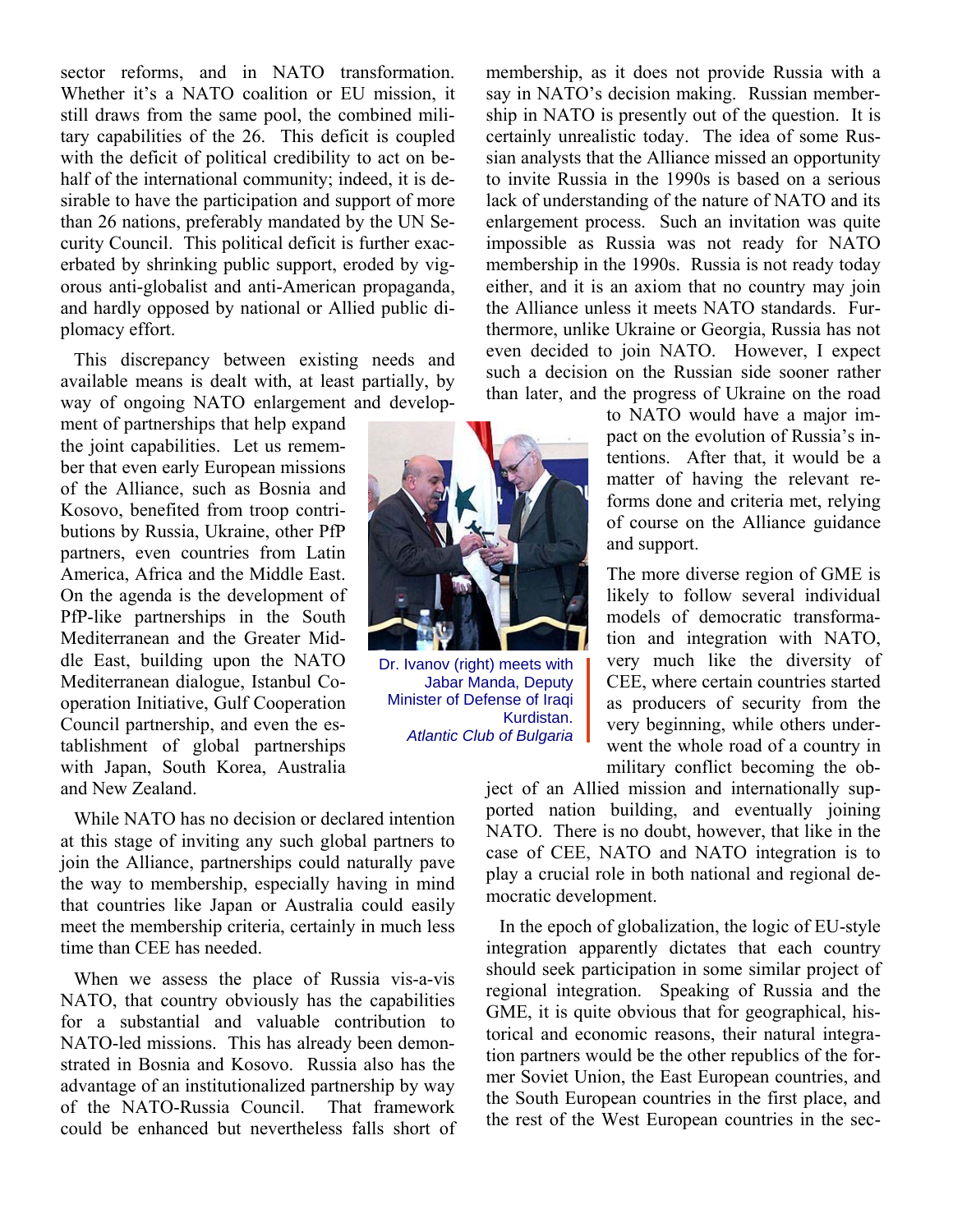ond place. And immediately the problem is that most of these potential integration partners are already in the EU or on their way to join. So the question is, where will Russia and the GME integrate?

It is unrealistic for Russia or the GME to form their own integration centers separately from EU, as they lack the necessary human, political and economic potential for that. Having no partners left for such projects either, both Russia and the GME face no alternative but to join the EU itself. This idea might seem bizarre and grossly unrealistic; indeed, the EU accession is a much more sophisticated process, much more difficult to achieve than NATO membership. It is also true that presently there is very little enthusiasm in EU to think about further enlargements after Turkey and Ukraine. Still, most of what is reality today seemed equally unrealistic fifteen years ago, and the pace of world change, if anything, is accelerating. After all, if Turkey could progress towards EU accession, why not Morocco or Russia? Does anyone believe that the natural permanent border of EU might be that between Kiev and Moscow?

While the NATO enlargement process goes in parallel with (and generally preceding and facilitating) EU enlargement in Eurasia and potentially Africa, in other world regions it would probably have to have other economic and political integration companions. In Latin America for instance, the Atlantic integration of countries like Mexico or Chile may benefit from their US-sponsored NAFTA/AFTA integration.

*Dr. Lyubomir Ivanov is Chairman and CEO of the Atlantic Club of Bulgaria and a member of the Streit Council Advisory Board. An expert in international affairs, he is a former member of the Bulgarian parliament and adviser to the Bulgarian Minister of Foreign Affairs. He is a member of numerous international organizations and the author of several books and articles.* 

*"Most of what is reality today seemed equally unrealistic fifteen years ago, and the pace of world change, if anything, is accelerating.*



... We ask your support in order to establish a Kurdistan Atlantic Club to support your cause and principles in Kurdistan, Iraq and the Middle East. For that reason, we will present an official application to the Atlantic Clubs Society through the *Bulgarian Atlantic Club.*

*Jabar Y. Manda Deputy Minister of Defense of Iraqi Kurdistan*

April 4, 2006, Sofia, Bulgaria, On occasion of the celebration of the 15<sup>th</sup> anniversary of the organized Atlantic movement in Central and Eastern Europe.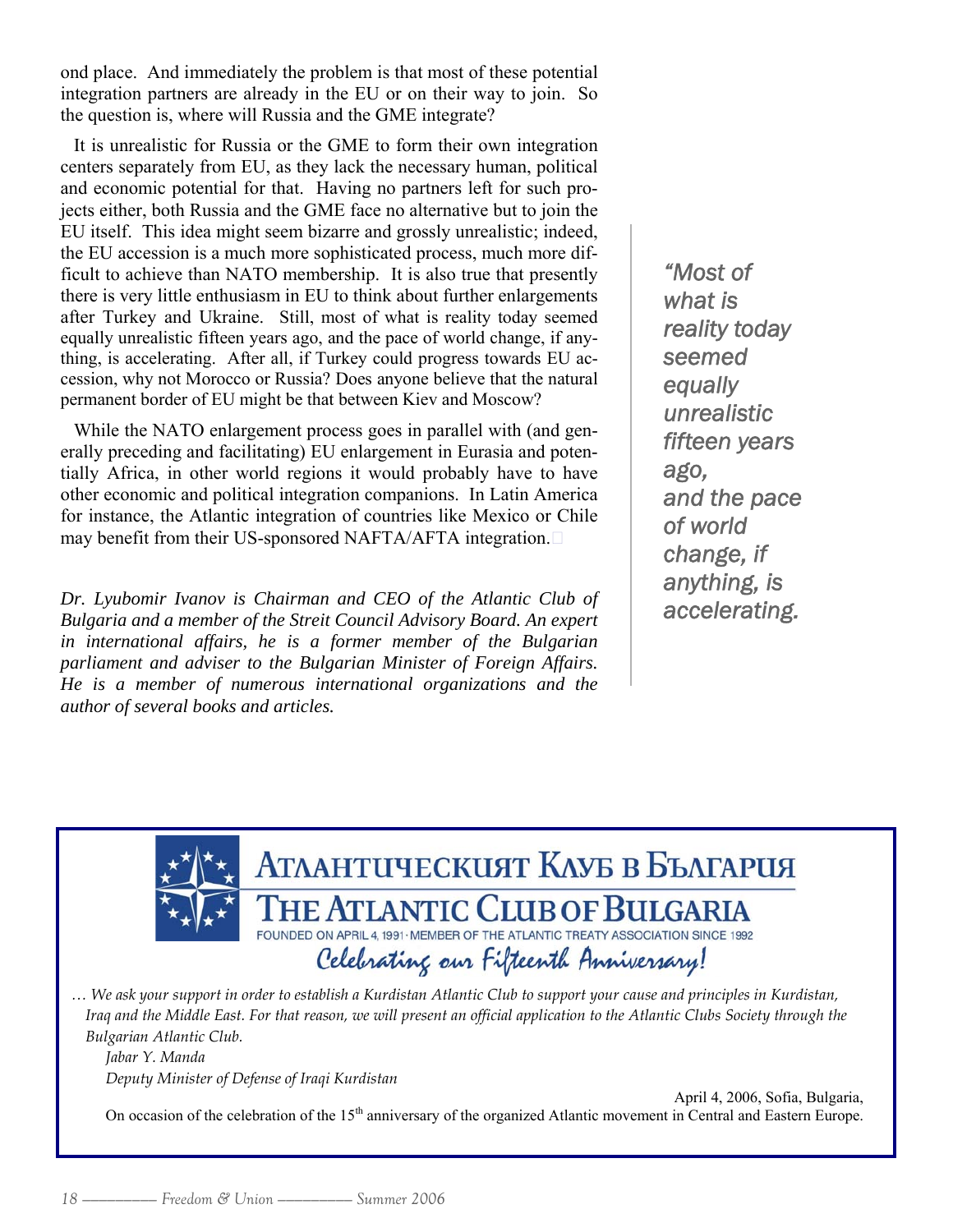

 $\blacksquare$  he current debate over Russia in the G8 has had plenty of fireworks, but it has been based to a large extent on misconceptions about the G8. There is an apparent lack of memory, both of what the G8 is and of what Russia's role in it has been.

For those of us who are unhappy with the current trend of Russian politics, it is tempting to look for a way to punish Russia and seize upon the G8 as a high-visibility place to do it. But this issue is about the G8 and Western interests, not just about Russia.

Too much of the debate has been solely about Russia, and about emotional aspects of the Russian question at that. The debaters have known far less about the G8 than about Russia. This is not surprising: international institutions are relatively little understood entities compared to national states. This is particularly true of the Atlantic-based institutions like the G8.

Misconceptions about the G8 abound, and they start at the very beginning: with a false characterization of the G7. The group is often described as a "club of the major democracies". This is plainly mistaken: India has always been a major democracy but has never been included. A competing mischaracterization is to call it a grouping of "the main economic powers of the world"; if that were the case, the Soviet Union and China would have always been in it.

Such characterizations have led to a widespread proposal for adding China and India to make a G-10.

This shows the danger of a false characterization, even if it sounds idealistic and good for PR at first hearing: it leads to conclusions that would undermine the core usefulness of the actual G8.

#### **What the G7/G8 Is**

In reality, the G7 always consisted, not of all major democracies, nor of all economic powers, but of the specifically Western and Westernized democratic powers. These were the powers that were already joined institutionally in the Atlantic system of institutions – NATO, OECD, IEA, COCOM, and other related structures. The G7 was, accordingly, a part of the Atlantic system. It constituted an informal executive committee of the Atlantic system.

Russia's gradual inclusion in the 1990s fit in with this reality. Russia was brought in as a great power that belongs broadly to the Western (European or Christian heritage) civilization, one that was always a member of the Concert of Europe. It was the same reason why NATO in 1994 declared itself open to eventual membership for Russia and all post-Soviet OSCE countries. The West did not consider Russia ripe for NATO membership yet; the G7 was considered a more appropriate venue for it at that stage. Even that was far from a perfect "fit", since Russia was far from being a full democracy. But it was a much better fit than is implied when G7 is depicted in undifferentiated globalistic democratic language.

The most skillful G7 proponents have advocated that the Group be reinforced institutionally as an organizing core for a powerfully structured Community of the Atlantic and Pacific basin democracies. The Community would be formed by drawing to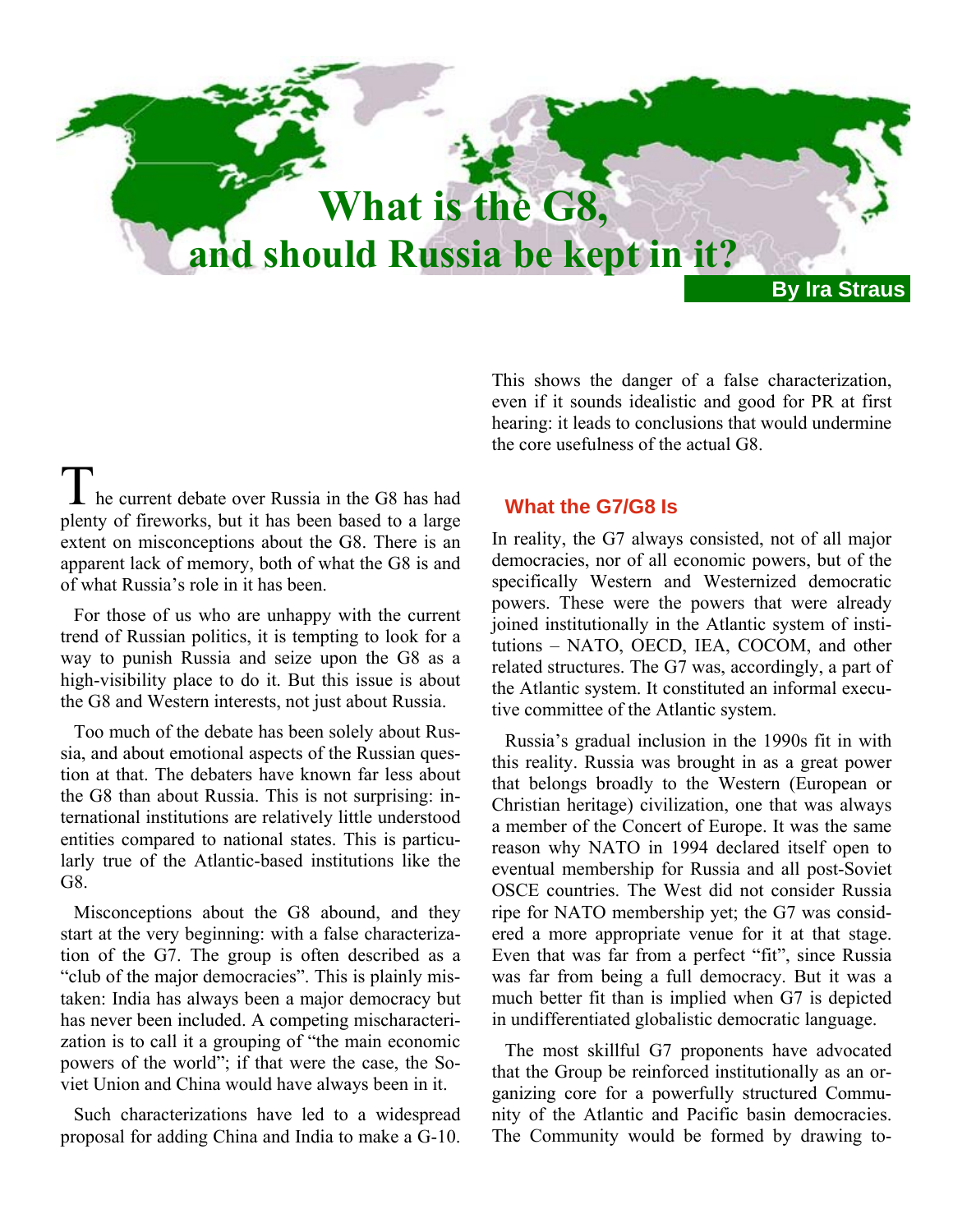gether all the Atlantic institutions into a unified structure with a common identity, with the G7 as its focal point. This was the goal of James R. Huntley, founder of the Committee (now Council) for a Community of Democracies (CCD).

To date, this grand scheme has yet to materialize. CCD was not able to raise money to advance its goal, a Community of the Western Democracies. It did however find NED funding for the wider but thinner project of an association of all the world's democracies. Madeleine Albright took up this project and put it into practice, creating the very loose international grouping that is today called "the Community of Democracies" – a name that can be a source of confusion since CCD had something much thicker in mind for a "community" of Western democracies. Meanwhile the G7 has had to look elsewhere for upgrading its élan.

#### **How Russia G-8 membership has served vital Western interests**

In the '90s, the G7 got enhanced attention by putting Russia on its platter as a great power to assimilate. This served to focus enormous public attention on the G7, such as might be envied by the other Atlantic institutions. It also gave the G7 a project – helping with the economic and political reform of Russia – around which to build some institutional membranes, and a focus for keeping up its energies during the placid moments of the 1990s.

It has also been a basis for important practical steps in cooperation with Russia. Rose Gottemoeller, nonproliferation director in the Clinton Administration, has pointed out that the G8 played an essential role in launching and gradually developing nuclear cooperation projects with Russia. These projects have contributed, quietly, to a profound improvement in the nuclear security situation.

Russia's G8 standing was also extremely useful for the West during the Kosovo war of 1999, when the half-integration of Russia with the West was at risk of unraveling completely. Yeltsin and Chernomyrdin were able to come back from behind politically and salvage the relation, but only barely, and thanks to the continued connective links maintained all along through the G8. It was the G8 that served as the venue where Russia could sit as an equal and reach with some dignity a common policy with the West on Kosovo. Without Russia's help in getting Serbia to fold, NATO probably would have had to go into a ground war against the Serbs. This would have been extremely divisive: the allies were very reluctant to put forces on the ground. The heavy casualties and stories of the moral ambiguity of the war would have put NATO itself at risk of unraveling as an alliance and an institution. It was Russia, through the G8, that got NATO out of the hole.

We should ask whether we would really prefer now if Russia had never been in the G8 and we had ended up stuck in a Kosovo ground war. Would it have been better to put NATO at risk of falling apart, for the sake of keeping a sense of virginal purity in its sister institution, the G8?

We will probably need Russia's help again. After September 11, 2001 we needed it for the war in Afghanistan. We continue to need its oil and gas, even as we are worried about dependence on it. We needed Russia in both world wars; we needed Russia's European soul for getting us peacefully out of the Cold War; we will continue to need Russia in the sequel to the series of world wars – the global war with Islamist extremism and terrorism. These are vital, survival interests. Can we afford to undermine the political and diplomatic basis for proceeding with them, by kicking Russia out of the G8? In principle, we need to develop that basis further: we need more of Russia than we have got of it, so to speak. But political circumstances are not propitious.

#### **How Russia in the G8 also creates problems for the West**

Despite the importance of having Russia in the G8 today, there is a price paid for it. At the G8 one is ideally supposed to focus on the common interest, shunting to the side the traditional role of threats or implied threats in negotiations. No Western power does this perfectly; Russia less so. Russia sees itself as having a number of interests in opposition to the West, to be dealt with by power-politics bargaining, i.e. implied threat, habitual resistance to Western positions for the sake of bargaining chips, and using its energy power to maneuver Western countries into separate deals with it. This makes it harder for the West to upgrade its common interest at G8 meetings.

Russia has often seen its first interest in the G8 as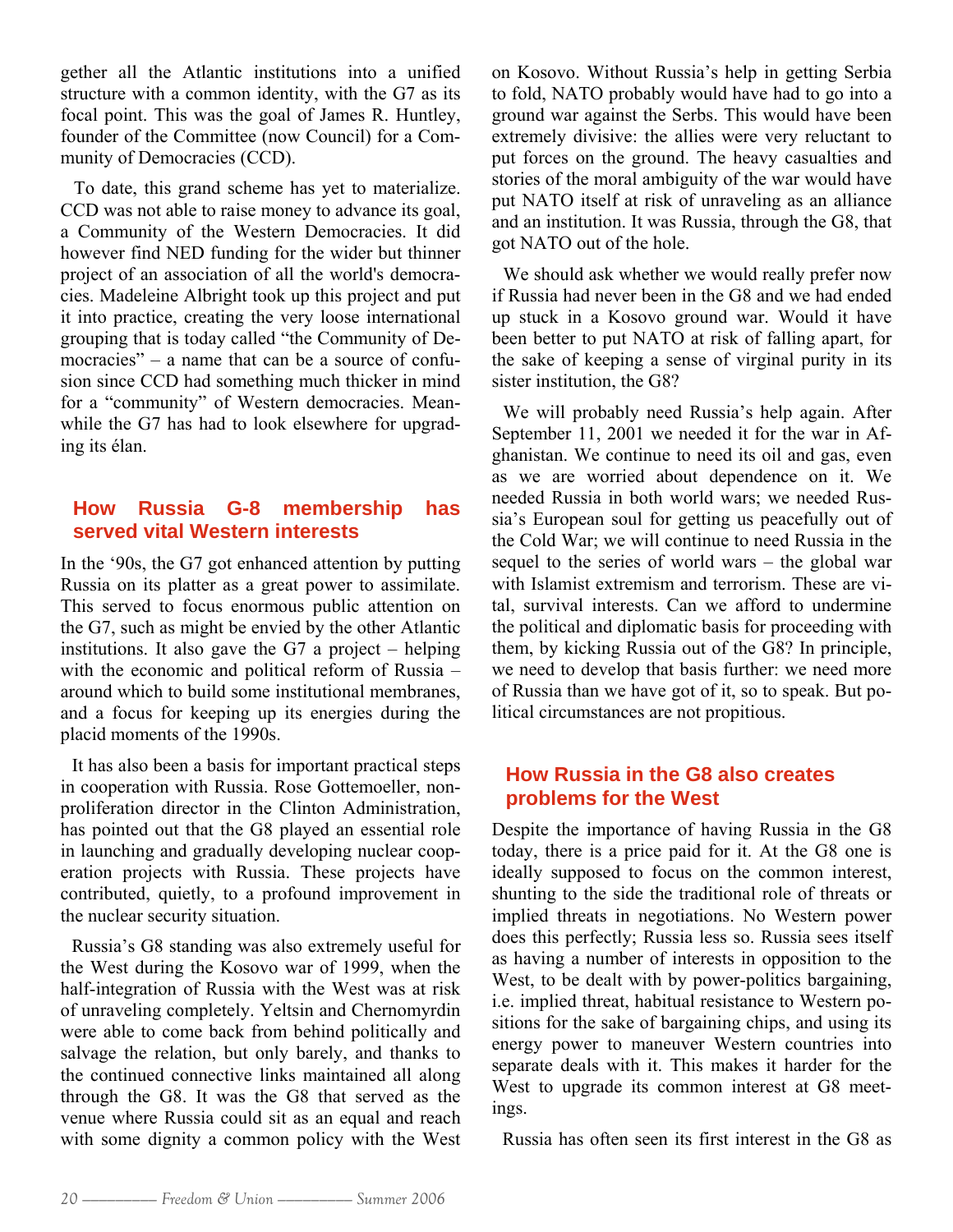one of maintaining its own status there and perfecting its claim to full membership, rather than enhancing the status and solidarity of the G8 as a whole. Nevertheless, the latter, G8 strengthening purpose is one that the Russian elite, when it was in a more idealistic mood in 2001-2, gave impressive evidence of sharing; indeed, it spoke of it more than is usual among Western elites.

As the rotating G8 president this year, Russia has conducted itself well in preparing the agenda of the G8. It set forth a series of themes relevant to G8 development as an institutional group. In this, it has done better than some previous G8 presidencies.

Russia has highlighted energy security, internationally infectious diseases, and education for adaptation to globalization. These are central G8 concerns.

It would have been a laudable and successful debut for Russia as G8 president  $-$  except for one nagging fact: Russia

started off its year as president with a "gas war" with Ukraine. This underlined the fact that Russia is not just an ally of the West vis-a-vis the geopolitical use of oil by Islamic regimes; it is also sometimes itself an adversary in its own geopolitical use of oil and gas. This adversarial aspect will continue as long as Russia and the West have substantial divergences in geopolitical concepts.

And the divergences remain large. The dismal fact is that Russia and the West have delayed persistently on the need, obvious ever since 1991, of eliminating their opposing Cold War strategic concepts and replacing them – along with the interconnected systems of force structures, geopolitical clienteles, and planning and decision channels – with an integrated, compatible concept and system. This failure has been seen both on the nuclear and conventional (NATO) levels, where the two sides have only continued to pare down the differences by detente (reduction of separate forces) rather than to build an entente (a part-integrated system for pursuit of shared objectives). Locked by default into conflicting strategies, they naturally apply their resources – including oil and gas resources – to tip "their side" of the scale.

It is also a fact of nature that Russia, as an energy exporter, has opposite energy pricing interests than the other, energy importing G7 and OECD countries. This makes it more difficult, although also more important, for the West to keep Russia on "its side" and avert an anti-Western alliance of oil and gas powers. Better for the different interests on prices and supplies to be traded off within the G8 hut as friends rather than have Russia go outside the hut into an

> OPEC huddle. Such tradeoffs of huge interest are never easy even while staying friends, but they are not impossible, as Norway for example has shown. The space for bargains, though tight, has not disappeared: Russia still needs its Western consumers, the West still needs Russian oil, and the Russian elite is still oriented to the West as its natural home.

While the cumulative trend since 1985 has been for Rus-

sia to adapt to the Western world order, and Russia has come a tremendous distance – taking enormous and costly strides toward the West, against which the Western attempts to accommodate Russia look tiny by comparison – nevertheless there have been a number of unnerving ups and downs and threats of reversal. The downturn of the last couple years has actually been less sharp than most of the earlier ones, although it has continued for a longer time.

During each of the downturns, there were calls just as loud and widespread as those of today for giving up on Russia. We need to realize the price we would have paid had we heeded them.

#### **What To Do with Russia?**

In this very mixed situation, what is to be done? Expulsion or suspension of Russia from the G8 would be counterproductive. The calls for this have been a matter of grandstanding and media feeding.

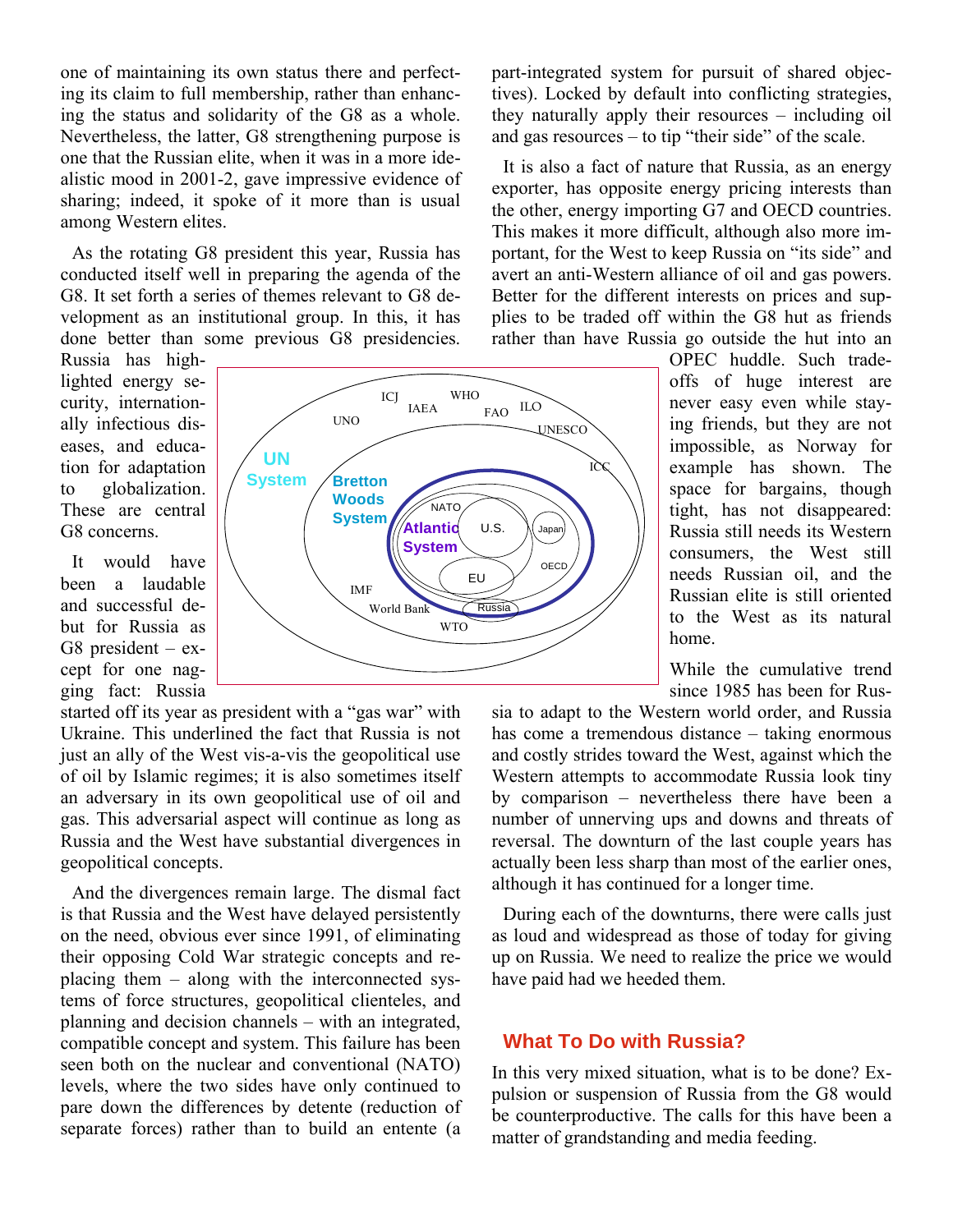A more modest proposal, advanced in a Council on Foreign Relations report on *Russia's Wrong Direction*, is to revive the G7 alongside the G8. This need not be greatly at the expense of the G8: the latter

would still serve an important function, in parallel with the G7 functions as executive committee for the NATO-OECD system. Some elements of a renewed G7 are already being implemented quietly, and a financial G7 has always continued to exist alongside the G8. Announcement of a formal G7 reconstitution, however, would be premature. Russia's G8 presidency this

year is already in process, and is not seriously harming the Group. After the year ends, the G8 will go back to meeting under Western presidencies for a number of years to come.

Long before there is an-

other Russian G8 presidency, Russia will have held its domestic presidential elections in 2008. Much of the negative turn in Russia has flowed from Putin's preparations for controlling the results of this electoral process.

It can hardly be overstated how important it is for the West that the restructured Russian leadership after 2008 should come primarily from the more Western-oriented side of the Putin administration, not the anti-Western side; that, in the period when Putin is deciding who to support as his successor, he should continue to identify more with the West than against it; and that, in its formative period, the reconfigured regime should define its identity along Western lines and feel itself as belonging to the West and having a home there. For this purpose, exclusion would be counter-productive; continued constructive engagement is the better option, unsatisfying though it may be emotionally at this time. Russia is not Iran: it is not a regime far off the deep end, with which engagement always feels like appeasement, rather it is a country that Westerners are disappointed with, but that has itself been conducting large-scale appeasement of the West in recent years.

Russia is also not China, which has been treated much better than Russia and let into the WTO earlier, despite remaining a party-state under the Communist Party and a predatory trader. If Russia in its present conditions comes to be treated still worse, the double standard will be obvious – it is already widely

**"The G7 always consisted, not of all major democracies, nor of all economic powers, but of the specifically Western and Westernized democratic powers … The G7 was, accordingly, a part of the Atlantic system. It constituted an informal executive committee of the Atlantic** 



commented on in Russia – and will lead to counterproductive conclusions about how to get good treatment from the West.

If Russia had been deeply integrated with the West in the 1990s, through, say, NATO and IEA as well as the G8, it would make sense to ask whether there are some cautious steps back that could be appropriately taken in our institutionalized relations in this period. But it has not been deeply integrated and there is virtually no flex space for stepping back at this time. That is

why the debate boils down in practice to how can the West continue to advance the constructive engagement of Russia despite the unpropitious atmosphere, and how much should it quietly renew autonomous G7 channels at the same time.

#### **What to do with the Atlantic institutions?**

**system."** 

Looking more broadly at the Atlantic system, the question boils down to this: how can the Atlantic institutions be further developed in the meanwhile, if relations with Russia are stalled? Can the Alliance complete the assimilation of its Pacific wing – Japan, Australia, New Zealand – into the NATO core? Can it develop its new partnerships in every region of the world, focused on new tasks and enemies? Can it adapt its institutions and its work more effectively to these new tasks of facing a new enemy, and one of a new kind? All of this is underway, although not on an adequately transformative scale.

If NATO and the other Atlantic institutions do all this, and on an adequate scale, they may finally move almost completely outside of the psychological orbit of the Cold War – the orbit within which many Russians and Westerners alike have continued to perceive NATO and Atlanticism. This mental association has been the largest single factor inhibiting mutual assimilation of Russia and NATO in the years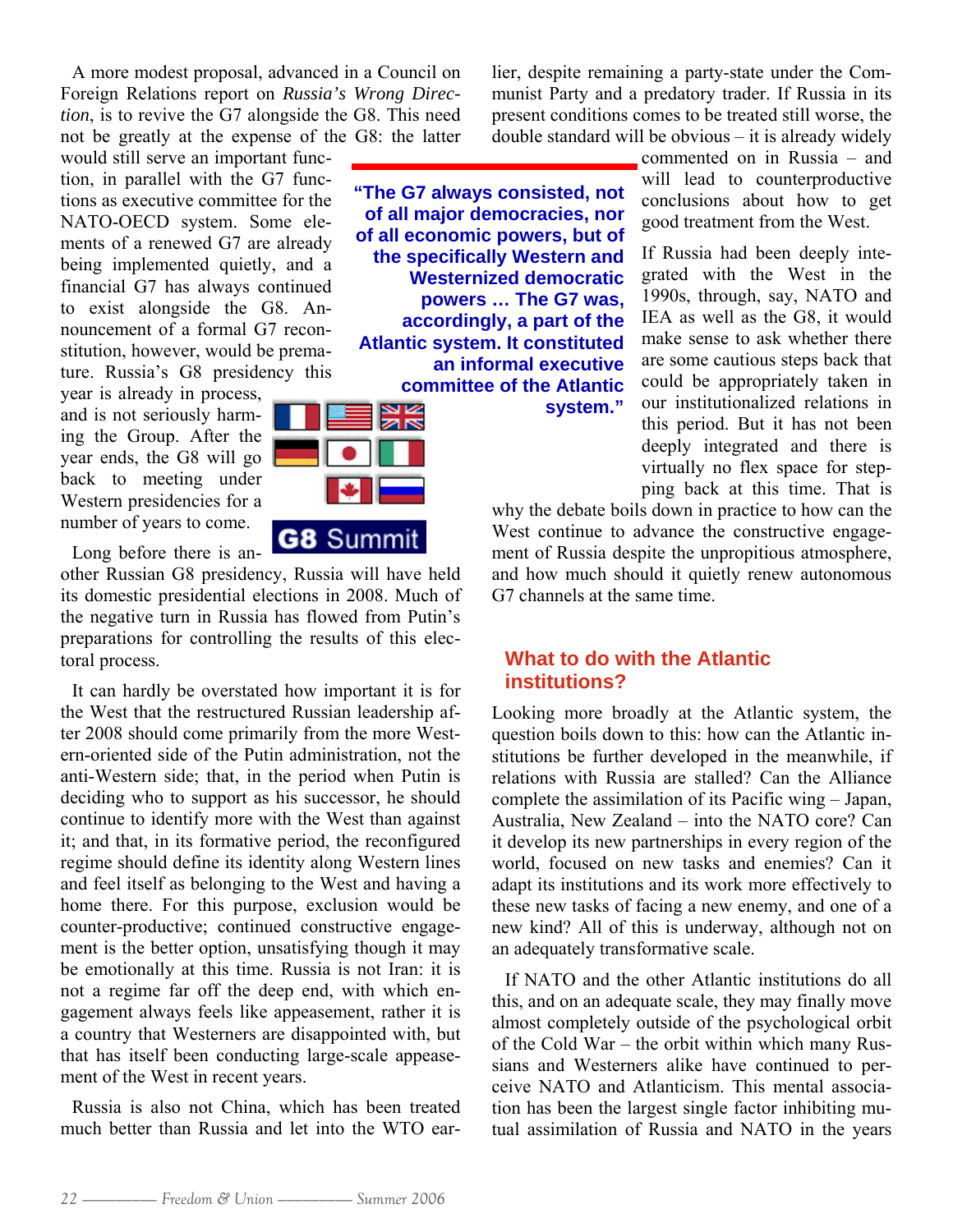since 1991. It may take another cycle of history, in which there is less focus on Russia, to overcome it.

Waiting for another cycle of history is an easy answer; too easy, for it entails uncontrollable risks. A cycle of delay could degenerate at any time into conflict. There is a precedent: it took two cycles before the Atlantic Allies got it right with Germany, and the second cycle brought an even deadlier world war than the first.

There might be greater cause for optimism if the official Atlanticist milieu were still imbued with the federative spirit of the founders of NATO, seeking out, e.g., every practical step for bringing the Atlantic into a deep enough political union that the military side of Atlanticism would no longer overshadow the political side. In that case, transformation might go far enough to complete the cycle before new crises arise. At best, however, one can say only that some elements of that spirit have been recovered in recent years.

It will be hard to freeze the present half-way relationship with Russia and refocus elsewhere for any lengthy time; too many problems will keep dragging the two sides back into trouble. If the Russia-G8 issue gets a rest, Russia-NATO issues may soon come to the fore. The push for Ukrainian membership in NATO in 2008 would likely bring a new crisis in Russia-West relations. This would be piled atop the present negative turn in Russia, which was already sharply exacerbated by the Ukrainian election battle of 2004. One never knows when one gets to the straw that breaks the camel's back.

To be sure, Ukrainian entry in NATO could be turned into a neutral or even positive factor if the NATO-Russia structures were strengthened at the same time. This was the solution found in the two previous rounds of NATO expansion: the NATO-Russia Council was formed in 1997 and upgraded in 2002, and it served greatly to soften the blow in each case. However, in the present period of mutual disillusion, a further upgrading is less likely, a crisis in relations more likely.

If matters are nevertheless kept on an even keel – if the issue of Russia in the G8 is left to rest after this year, if NATO either defers Ukrainian membership or balances it with enhanced relations with Russia as in the previous rounds of expansion, if meanwhile NATO focuses primarily on adapting to the global struggle with terrorism, and on transforming itself and expanding its reach to the Pacific allies and to partnerships elsewhere in the world, if the Cold War configuration of NATO versus Russia finally fades out of NATO's consciousness of itself and Russia's consciousness of NATO – then the prospects after the 2008 Russian elections may not be so bad after all.

These are big "ifs". If they come to pass, they will give the West a respite: a period of half a dozen years after 2008 to evaluate the results of the leadership changes in Russia, before Russia would again hold the rotating leadership of the G8. If Russian then continues to go in a negative direction, the time may arrive for formally reconstituting a G7, or even for suspending Russia from the G8. But it is no less possible that Russia's underlying trend since 1985 – adaptation to Western global leadership – will regain predominance. In that case, there will be another opportunity for integration of Russia into the West. It will be important for the West to be prepared for it this time, as it was not in 1991 or the years after.

If Russia were thus to come back the westward way, the negative turn in 2004-6 would look in retrospect like another of the many blips that have floated across the screen – floated very worrisomely, and then dissipated – in the course of the long process of Russia's transformation. It is a process that has taken Russia far away from its starting point as a Communist superpower at the center of an alternative world system; it may yet deposit it into the position of a contributing great power within the Western world system.  $\Box$ 

*Dr. Ira Straus is U.S. coordinator of the Committee on Eastern Europe and Russia in NATO. He is not part of the Streit Council. He was Executive Director of the Association to Unite the Democracies from 1985 to 1991.*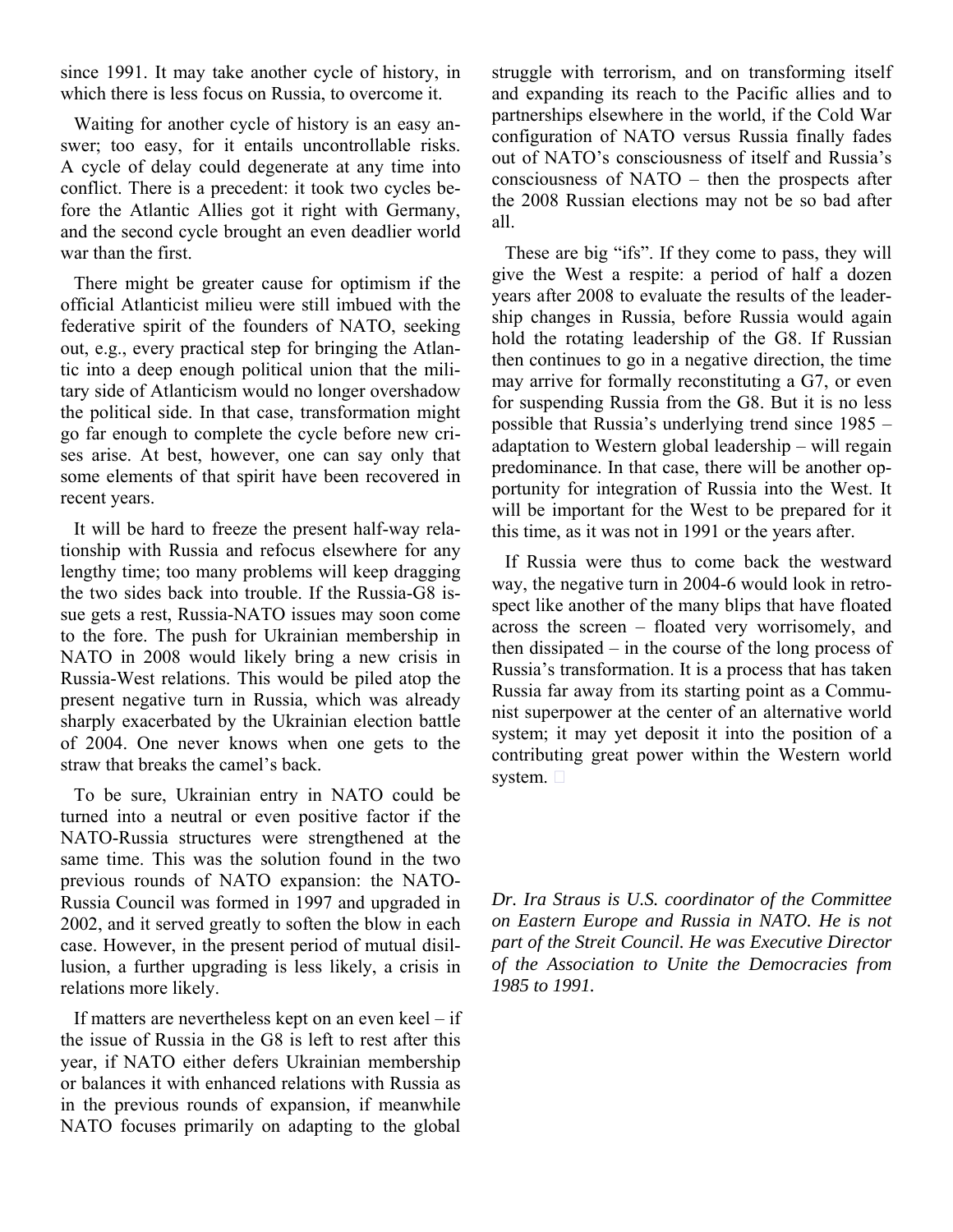# **How Federal Union Affected my Career**

hen Strausz-Hupé, in The Zone of In*difference, alluded to Clarence Streit's works, this struck a distant chord: in high school, in the autumn of 1940, I had debated the thesis of Streit's current book of that time, viz. that the United States and Britain should form a federal union. Streit's [broader] work urged that the Europeans, the Canadians, the Americans, plus the Australians and New Zealanders, should without delay form a federal union. Streit influenced many important people of his day, including John Foster Dulles [. . .] I was to meet Streit in 1955 and Strausz-Hupé in 1956, to become and intimate friend of both, and to deepen my understanding of this great concept…and also, later, to become convinced of how extremely difficult it would be to bring it about. But it has always been a grand, noble plan to which I have attached my life." (An Architect of Democracy... p. 45)* 

The story starts in 1940. I was a 16 year old high school senior in my home state of Washington. In those days, most high schools around the nation participated in an annual round of "debates", to help us learn about public life and hone our speaking skills. I was on our team, and in the fall of 1940, we were required to debate this question: "Should the United States form a federal union with Great Britain?" I read some, if not all, of Clarence K. Streit's revised edition, arguing cogently for this Union. It was an interesting idea. I liked it. The publisher of Time and Life magazines, Henry Luce, backed Streit and his ideas; soon there were chapters of Streit's opinion-rallying organization, Federal Union, all over the United States.

ames R

**Huntle** 

But the next year, when I had just started university, along came Pearl Harbor. In the turmoil of those years, plus a couple in the U.S. Navy for me, I quite forgot about Streit's message. In 1946, back at the university, I became marginally involved with the World Federalists. A trip to Europe in 1948, plus the effort of a new job in state government and the beginnings of a family, caused me to forget about Atlantic or World federalism; I couldn't imagine how to help the European peoples think big thoughts when their nations had been so terribly damaged. Suddenly, in the summer of 1950, the Korean War started. I decided to go into international work to try to help the world deal with an obvious set of crises looming; trying to help improve domestic conditions in the U.S. now seemed less important to me than to find some way to help the world find a way forward. Some graduate work led to an offer from the Department of State to go to Germany, at the beginning of 1952, to help the Germans rebuild democracy and rejoin the international community. I was in Germany for four years, learned a great deal, and loved my work. (Today, I think any fair-minded person can say that the Germans have wonderfully rehabilitated their country, and that we Americans also played an important role.)

While a young diplomat in Germany, I became convinced that it was imperative for Germany (and the rest of Western Europe) to join the proposed European community (now Union) and also to become part of the new NATO. But I didn't see exactly how these European and Atlantic ventures added up, in terms of American involvement.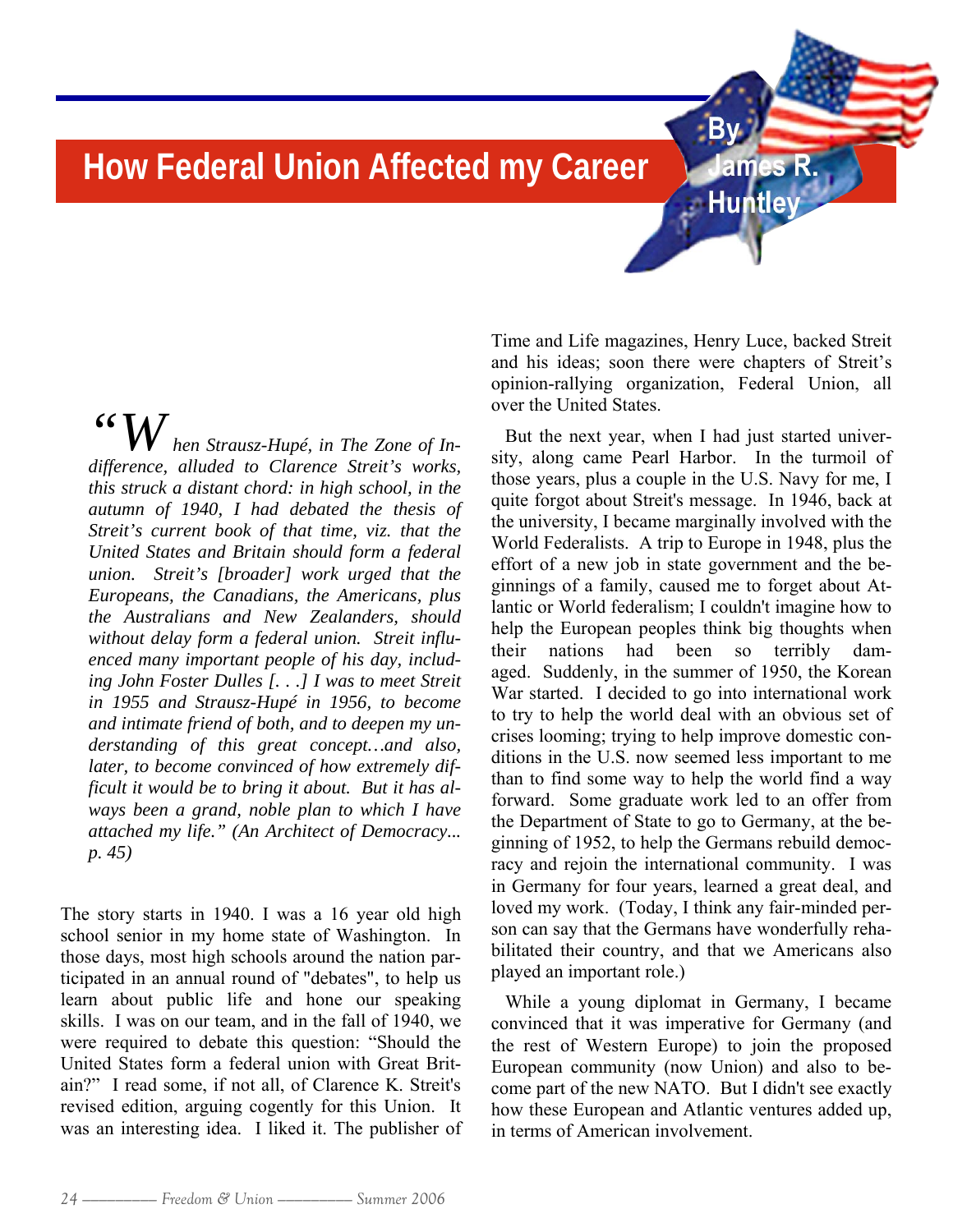A friend gave me a copy of a fine book by Robert Strausz-Hupé, *The Zone of Indifference*, a volume more philosophical, visionary, and historical in content than his later important works on the Cold War. He wrote about Clarence Streit's idea of an Atlantic federal union, and suggested that this was the way to go. Later, on my return from four years in Germany, I met Clarence and began a long friendship and intellectual give and take which only ended with his sad death years later. Clarence flattered me, asking if I'd like to be his executive director in the movement. I said no, rather reluctantly, and stayed in the Foreign Service six more years, then went on to many other tasks in Europe and in the United States. But from 1955 and onward, I have known that Clarence's formula is the right one long-term, and I have never ceased doing what I can to promote the idea, and work towards it in my own way.

Later, when I left the diplomatic service, I became a Board

Member of Federal Union. When I wrote a book called *Uniting the Democracies* (1980), several fellow Board members decided they wanted to change Federal Union's name to "Association to Unite the Democracies", I suppose because I had suggested that that process was going to be a long and very involved one. The change, incidentally, was never my idea; in fact I thought it was a mistake.

I tried in those days to chart out for

myself, and perhaps for others, the things that would have to be done to cultivate a sufficient degree of "likemindedness" among Americans, Canadians, and Europeans to get them to entertain such a vast idea as a common federal union

I have always been convinced that we would need a sociological transformation in thought and behavior for Americans (and now, Europeans and Canadians and others, too) to make a federal union of democracies a viable political concept. Therefore I spent many years, in various capacities, trying to hone three related ideas: (1) an appealing, flexible concept that would attract sensible leaders of thought and civic enterprises; (2) creation of a series of international institutions that would gradually unite the core democracies of the West and then others; and (3) the development of a multinational leadership group to educate people and to run the integrating institutions as they became denser and more and more supranational.

Still later, in the 1980s, I became involved in more career changes. I became disappointed with the federal union movement at one stage, perhaps because I couldn't see it progressing much

From: *An Architect of Democracy: Building a Mosaic of Peace* 

> *"I was tremendously impressed with Streit and his federal recipe for the Atlantic democracies, and we maintained a cordial tie until his death in 1986." p. 109*

*"Streit's great idea animated many initiatives with more than just a whiff of "federal union." NATO was one; the continental European Union – coupled with the idea of an Atlantic Partnership – was another." p. 425* 



*From left to right: Erik Johnson, Tiziana Stella, James Huntley, Colleen Huntley*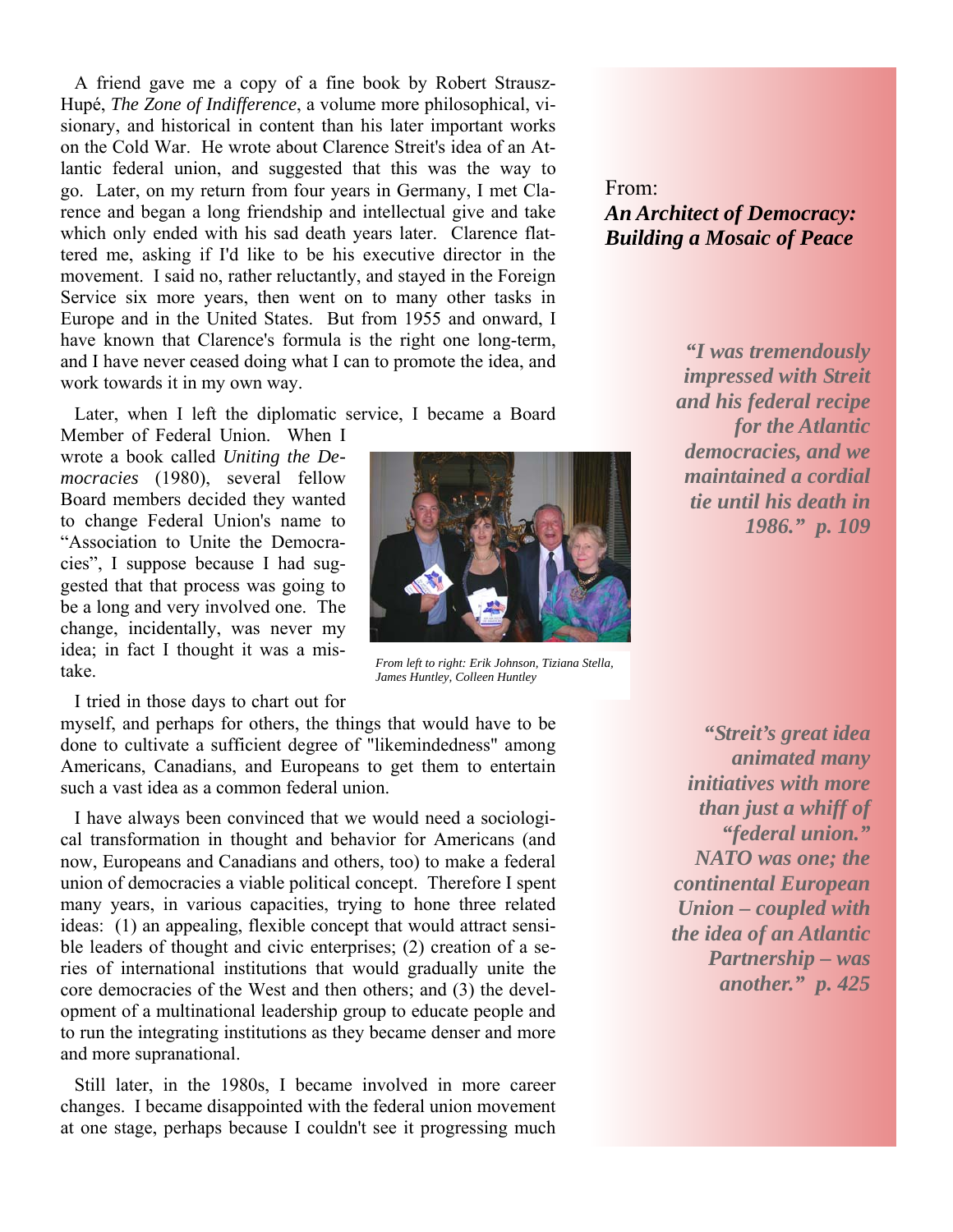further at the time and because I felt I had to call my shots carefully. (This happens to most people, I think, as they grow older.)

Well, the rest of the story is too long to tell here, but suffice to say I never lost sight of a federal union of the mature democracies, as the core for a larger union as more and more countries evolved towards free and stable systems of government. Several friends, some inside and some outside the Federal Union circle, shared this dream. We started a series of corresponding committees around the world from 1979 to 1991, the Committees for a Community of Democracies (CCD), to explore these ideas together. For several years beginning in 1991, AUD provided our main base of operations. In 2000, a few of us set up today's "Council for a Community of Democracies". Our scheme was to strengthen the links between the experienced democracies pragmatically, and then to bring more and more democratic peoples around the world, to work together on common problems and dangers, and to strengthen their own practices of democratic government.

At Warsaw in the summer of 2000, a large meeting of 106 democratic governments and NGOs, inspired by Secretary of State Madeleine Albright and her Polish counterpart, met in Warsaw and formed a loose "Community of Democracies." The present NGO, CCD, helps this idea along, watching all the time for ways to strengthen the core of the movement, to attract more members, and to reach out to those countries that need encouragement. Fortunately, there are now a number of NGOs, in the United States and elsewhere, that are helping to strengthen democratic institutions and behavior around the world. Our CCD concentrates on the links among these nations, and their common interests, and is virtually unique in doing so. However, I think we at CCD have a good deal in common with the Streit Council, which concentrates on the long-range, grand scheme that began with Clarence and his bold new ideas in the Thirties. His principles on Atlantic federal unity were far in advance of political leaders of the day but nevertheless have already been incorporated in some of the most powerful international institutions, such as NATO.

Good luck and good sailing to the Streit Council!



On June 14, at DACOR Bacon House, Washington, DC, Jim Huntley celebrated the publication of his autobiography with a book signing.

#### *AN ARCHITECT OF DEMOCRACY: Building a Mosaic of Peace*

By*James Robert Huntley* Foreword by Brent Scowcroft (ADST Memoirs and Occasional Papers Series, from New Academia Publishing, 2006)

A detailed chronicle of the working life of an idealistic, action-oriented World War II veteran's lifelong search for peace through strengthening democracies and the international institutions that unite them.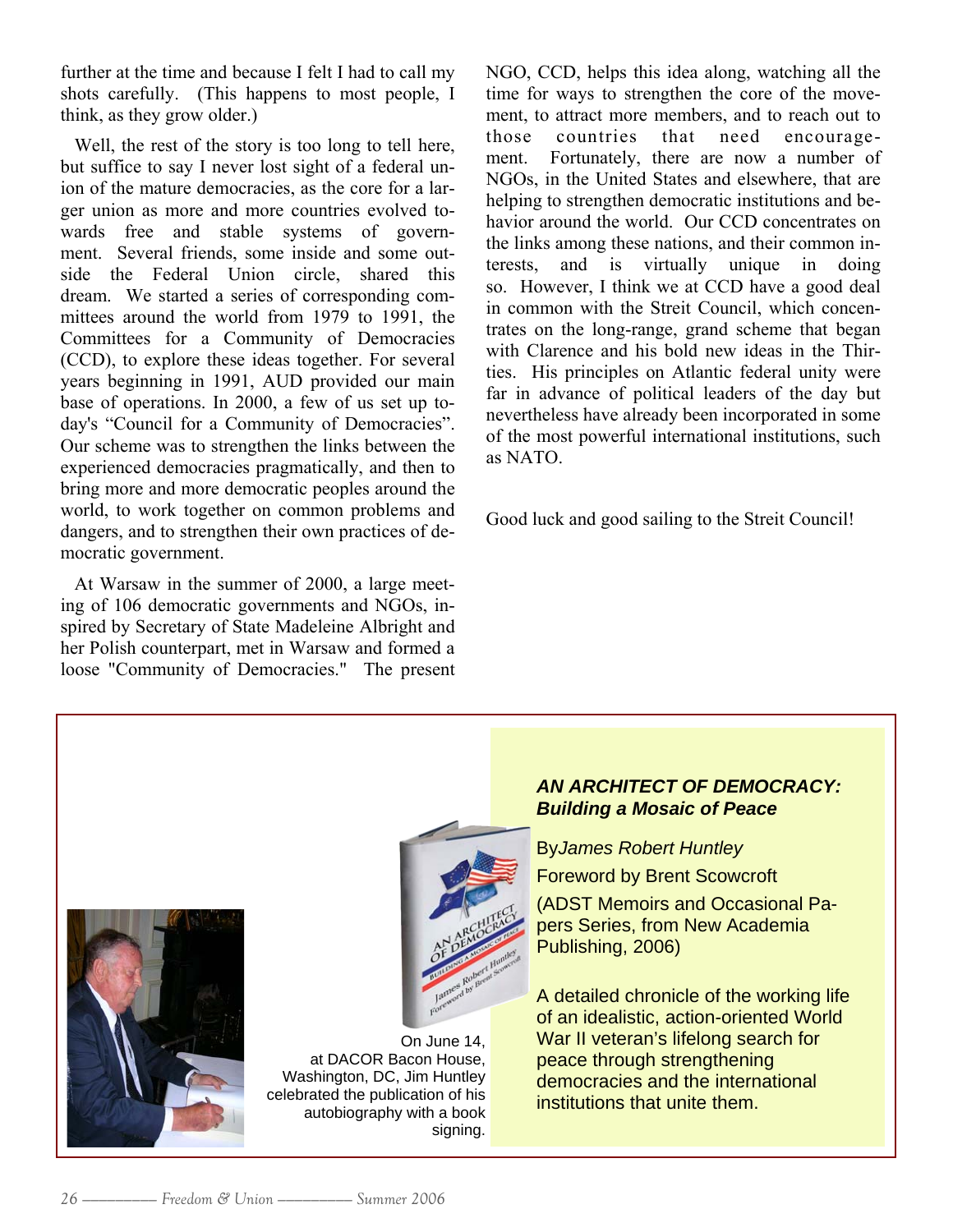## *Session on Atlanticism*  **at convention of Historians of US Foreign Policy**

Report of the Streit Council Panel at the Annual Meeting of the Society of Historians of American Foreign Relations

**Overview:** The Streit Council organized a highly successful panel on Atlanticism at the annual convention of the Society of Historians of American Foreign Relations. Papers were given by Streit Council Board members **Don Dennis** and **Richard Arndt** and past AUD Executive Director **Ira Straus**. **Donald Jensen** of Radio Free Europe, who is also on the SC Board, chaired the panel.

The panel, initiated by SC Executive Director **Tiziana Stella**, was brought together around a theme that took off from the "soft power versus hard power" alternatives offered by Robert Kagan in his argument that Europeans are from Venus and Americans from Mars. Competing with other panels of SHAFR, a large audience was attracted to the SC panel on Atlanticism.

The panel addressed the "hard power-soft power" question by asking what could be learned from earlier American foreign policies about how to manage this seeming antitheses. It found that the federalist and Atlanticist approaches had been able by stages to join the

> two ends of this polarity and overcome their opposition in the course of much of the  $20<sup>th</sup>$  century.

A broader goal of the panel was to foster discussion among historians on why the Atlanticist post-1945 strategy of integrating an initial group of democratic countries succeeded in attracting other countries to democratize and join, contrary to the view that much of the academic and activist worlds had long taken that it would only cause other countries to unite against it. The panelists argued that the Atlanticist approach had combined universalism with regionalism in two ways: the "nucleus" strategy of moving

from the regional toward the universal by attracting

others to join, and the concentric circles approach favoring both inner (Atlantic) and outer (global) layers of international organization, with the inner circle providing leadership and dynamism, the outer circle providing global legal norms and legitimacy.

The sophistication of this approach emerged out of the traumatic experiences of the World War I and II generations. The internationalists of the time became well aware of the inadequacy of every simplistic form of internationalism and, through several stages, from the League of Free Nations Association to Clarence Streit, developed a more sophisticated one. After 1947 they were able to implement, in a partial, Euro-Atlantic form, their dual strategy -- concentric circles and open nucleus -- raising their conception to the level of the core project of American policy.

They were not, however, able to perpetuate an understanding of their approach in subsequent generations and in historiography. This was one of their weaknesses. Still, their approach remains structurally in existence, in the form of institutional arrangements that were built as works-in-progress. Thus the panelists held that, despite the gap in memory, the idea of an open union of democracies should continue to be counted as the central project of  $20<sup>th</sup>$  century American foreign policy.

It could be argued that the panel, despite its strict focus on history, posed by implication a challenge to contemporary policymakers: to understand the Atlanticist project they have received and to decide whether and how to continue it in a cumulative way.

#### **Synopsis of the papers**

**Don Dennis**, Vice President of the Foreign Policy Association for half a century and author of *Foreign Policy in a Democracy* (2003) – the only book yet published on the League of Free Nations Association (LFNA) and its successor organization, the Foreign Policy Association.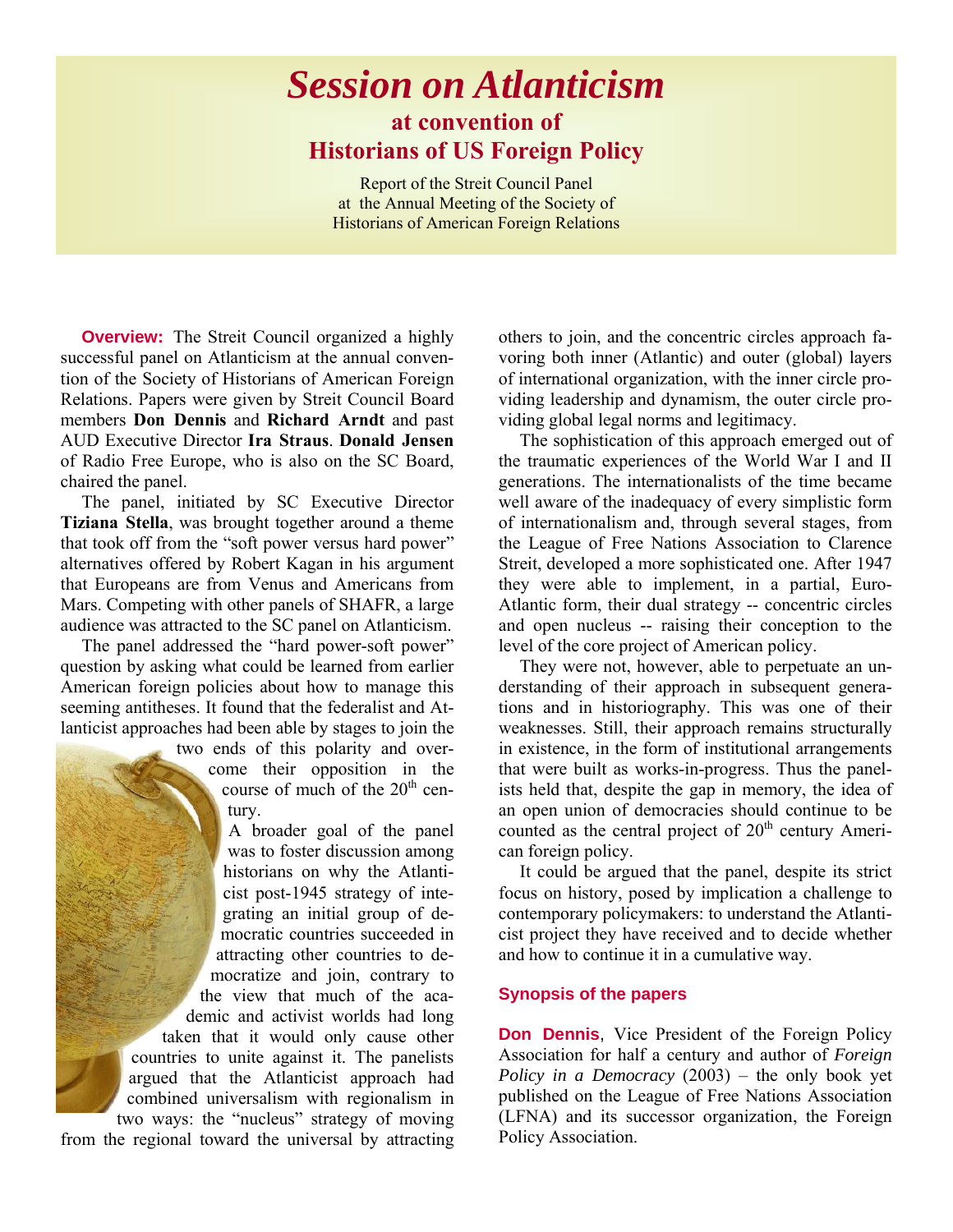Dennis focused on the initial efforts made by private citizens' group to influence policymakers in the direction of a union of liberal democracies during World War I. President Wilson himself, though dedicated to universalism, had in 1917 championed the idea of a League of Democratic Powers. It was through the work of the LFNA that the idea first took the form of political planning. It answered the concerns of those who, though skeptical about the viability of universalism in their time, still felt a universal moral responsibility. The idea that the democracies could perform such a moral obligation better than others seemed to provide a logical pathway out of the tension between universalistic goals and pragmatic reliable means.

The LFNA was the most far-reaching of the proposals for institutionalizing instead of dissolving the WWI Atlantic alli-

ance.

Many of those who had supported the LFNA program would become supporter of the WWII idea of a federal union of democracies as proposed by Clarence Streit. The idea continued to be influential. It spawned a political action group, the Atlantic Union Committee, that

| <b>Neither Venus nor Mars:</b>                             |
|------------------------------------------------------------|
| The Mix of Hard and Soft Power and the Successes           |
| of US Atlanticist Strategy in the 20 <sup>th</sup> Century |

U.S. National Archives and Records building College Park, Maryland

Chair: Donald Jensen, Director of Communications, Radio Free Europe

Panelists and Papers:

Don Dennis, *The League of Free Nations Association: The First Organized Attempt to Move Policy Toward a Union of Democracies*. Richard Arndt, *Sources and Concept of Postwar Cultural Diplomacy.*

Ira Straus, *The Atlanticist Establishment and its Successful Strategy after the 1890s.* 

Commentator: Richard C. Rowson, President, Council for a Community of **Democracies** 

had a significant impact in obtaining U.S. participation in NATO, the North Atlantic Treaty Organization, in l949. It was instrumental in NATO's sponsorship of the Atlantic Congress held in London in 1959, with 600 leaders of the NATO countries meeting to seek closer integration of the Atlantic Community. Dennis concluded with the comment that "sixty-five years after Streit submitted his proposal his vision is alive and active, backed by the Streit Council for a Union of Democracies located in Washington, DC."

#### **Richard Arndt**, former Foreign Service Officer and author of *First Resort of Kings: American Cultural Diplomacy in the Twentieth Century* (2005).

Arndt discussed postwar US cultural diplomacy as a tool of American soft power in the context of a broadly Atlanticist form of internationalism. His paper focused on how the cultural diplomatic idea designed by Welles, MacLeish, Fulbright and dozens of others,

articulated, formalized and built on nearly two centuries of enlightened private activity. Their work translated into practice the cultural aspect of the WWI and WWII generations' internationalist vision. "In 1945 – Arndt stated – the Atlanticist vision was firmly in place (…). Fulbright, comfortably established in the Senate, was looking for a way to democratize the Rhodes experience, which had refocused his life. And MacLeish was in charge of cultural diplomacy, defined as broadly as he liked. (…) These visionaries spelled out a cultural internationalist Atlanticist vision, designed to help Europe rebuild, then to provide an extendable area of cooperative prosperity for which educational linkage and organic growth would slowly put in place a global infrastructure. The goal: a cumulative process aimed at embracing all other countries, as they achieved the political, economic and educa-

tional maturity to play their role in a global system. Its implicit and explicit rhetoric projected the slow but natural growth of freedom, democracy, respect for human rights, prosperity and, in time, peace."

**Ira Straus,** U.S. coordinator of the Committee on Eastern Europe and Russia in NATO.

Straus recalled that supranational integration of the Atlantic area had emerged as a focus of thinking among intellectuals on both sides of the Atlantic already in the second half of the  $19<sup>th</sup>$  century. They developed an approach coupling soft and hard power and intertwining them in a number of ways. The idea of an attractive "nucleus" union was the greatest soft power element; the empirical fact of the hegemonic global strength such a union would hold meanwhile was the hard power element. This approach was gradually implemented in practice, never completely but reaching far enough to test its major elements, beginning with the Anglo-American rapprochement of the 1890s and continuing with the Atlantic alliances of the two world wars and their institutionalization during the Cold War in multiple forms, economic (OECD and G-7) as well as military (NATO). In the long debate between Atlanticism and its critics, the main argument was whether deep and formal Atlantic integration would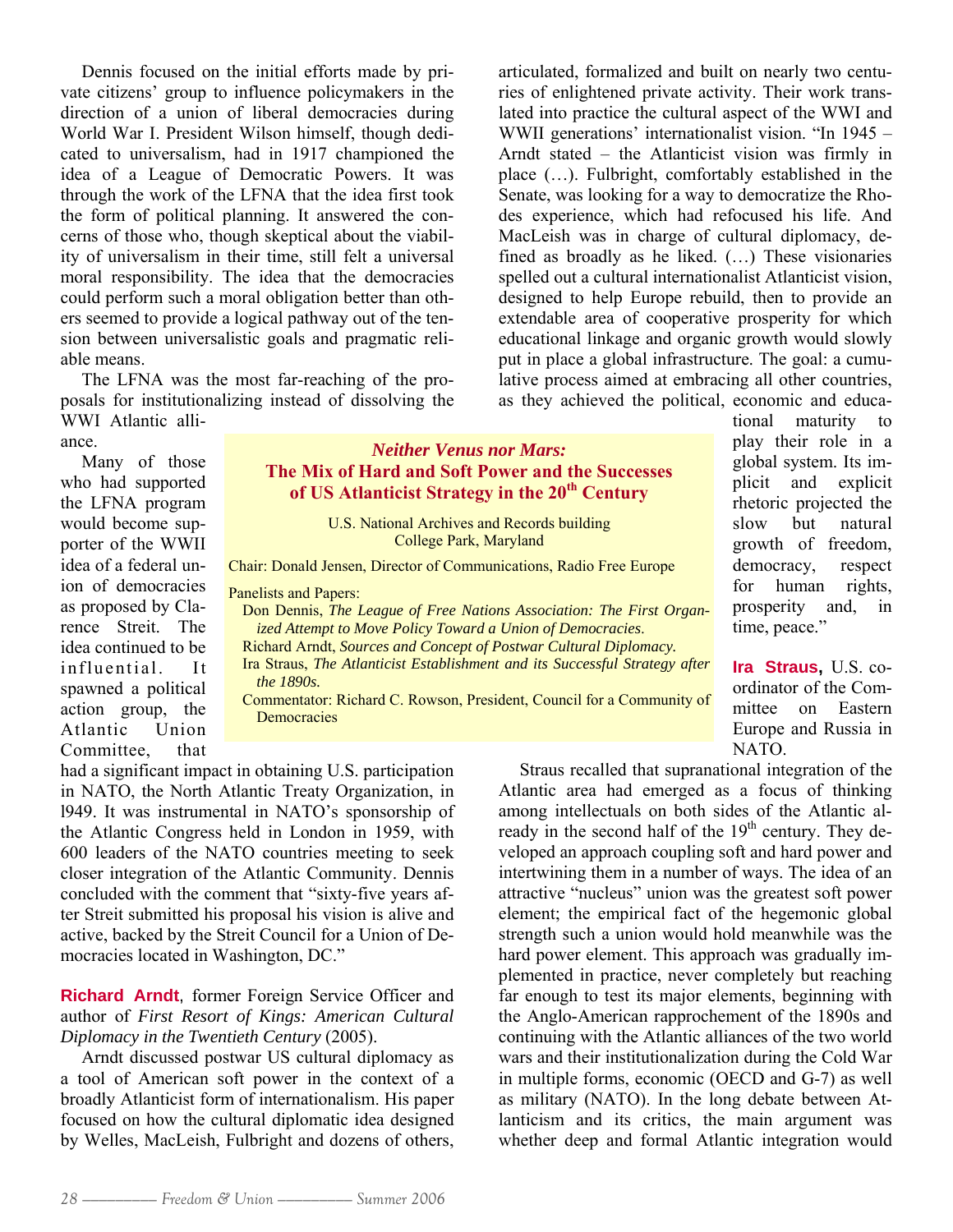serve to attract those still outside to seek to join, as Atlanticists argued, or alienate the others and drive them into opposite alliances. The latter view was widely held by nearly all other academic and political schools -- realists, neutralists, pacifists, nationalists, globalists... They all cited the Warsaw Pact as the proof of their views, treating it as the inevitable realpolitik counter-

part of NATO which was seen as merely one wing of a bipolar world system. However, they were shown to be mistaken when the Soviet empire collapsed, leaving a concentric unipolar system in which the successor regimes all sought entry into NATO and the other trans-Atlantic institutions. The Atlanticist approach of an "open nucleus of attraction" proved more successful than in the wildest dreams of most of its proponents.



From left to right: Ira Straus, Don Dennis, Tiziana Stella, Richard Rowson, Donald Jensen, Richard Arndt

At present, there is still important unfinished business in the integration of Eastern Europe and Russia into the West; meanwhile major new strategic challenges have arisen in the non-European world. Straus asked whether the Atlanticist approach is relevant to them. He held that the role of Atlantic leadership remains central in managing problems in the Middle East, but full-fledged optimistic solutions such as democratization and integration into the Atlantic institutions seem farther afield there than in Europe. The Bulgarian Atlantic Club has proposed the optimistic approach, taking the "soft" side of the Atlanticist strategem -- spreading democracy and integrating democracies -- now that it has succeeded in Europe, and extending it in stages into the Middle East. Straus concluded that "it remains to be seriously examined whether this is feasible, or whether the 'hard' side of the Atlanticist strategem -- an efficiently organized hegemony of the existing Atlantic group -- is instead more relevant for a long interim period; and further, to examine how the two sides can be combined into a coherent, realistically sequenced strategy for the non-European world as it was in the  $20<sup>th</sup>$  century for the European."

**Tiziana Stella**, Streit Council Executive Director.

In addition to organizing the SC panel, Stella, at a separate panel of the convention, presented a paper on "Betrayal or Recovery of American Ideas? Federal Union and the Formative Moment of Postwar US Diplomacy". She described the emergence in 1939 of the Federal Union movement as "the first transatlantic transnational movement to attempt coordination between transatlantic elites and transatlantic popular mobilization", and discussed its impact on US diplomacy during and after WWII.

Preceding US entry in WWII, in the battle between

isolationists and internationalists, the very nature of American identity, the meaning of the Revolution and the Constitution, was at stake. The intensity of this fierce debate polarized the country. In order to come out of its cul de sac at the end of one wing of this polarization, it forced American internationalists -- faced with the charge of betrayal and treason - to search its soul and recover from within the American experience a set of principles and a political tradition to underpin a dif-

ferent and deeper internationalism. This contributed in winning public opinion support for intervention in WWII and went on to permeate postwar US diplomacy. Federal Union embodied the strand of American thinking that sustained the sentiment of federal democratic unification expressed in the American constitutional experiment of 1787 and transposed it upward to the international level.

If Federal Union reached an influence so disproportionate to its size, it was also thanks its strategy of involving the multiple sectors of the incipient transatlantic society. Beyond the support of some of the leading press and of the public at large, the transnational and permanent (that is, not contingent on wartime) nature of the Federal Union goals provided a template for postwar planning, which was well underway at the diplomatic level at an early moment, even before the US joined the conflict.

Thanks to this movement, American internationalism, when finally able to triumph, took a refurbished form that went beyond mere internationalism to incorporate elements of supranationalism, spawning a postwar system of Euro-Atlantic institutions that linked the United States closely with the other industrial democracies.  $\Box$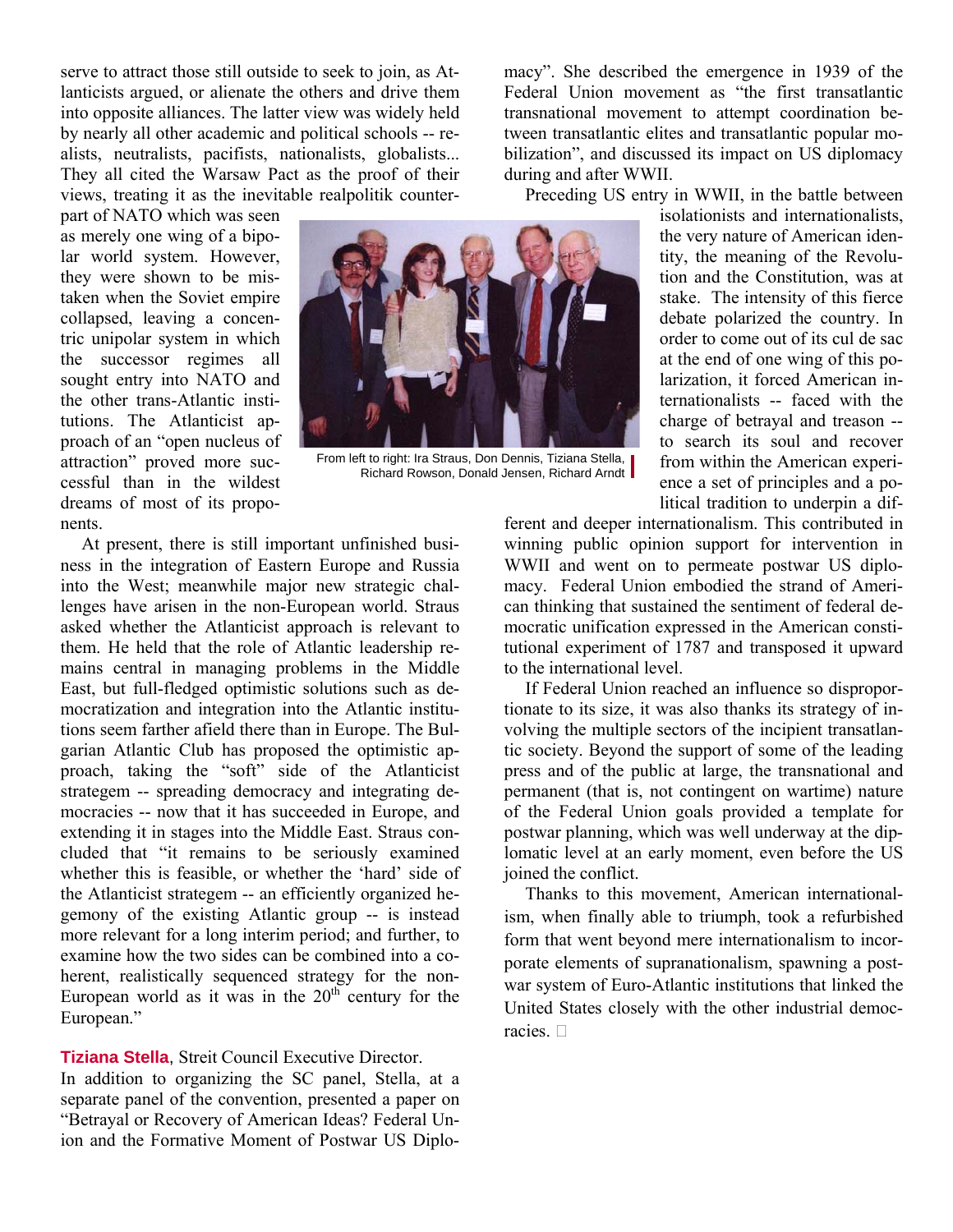## **The Streit Council, Our Fellows' Perspective**

#### **By Nueteki Akuetteh**

I was first attracted to the Streit Council for a Union of Democracies because its mission to provide closer cooperation among experienced democracies synchronized with my current thesis research on transatlantic security cooperation. Yet, despite having researched transatlantic security cooperation extensively, the Council challenged me to think of Atlanticism in a broader context. Moreover, I came to the deeper realization that much of international relations relies too heavily upon myopic ideas of na-



tional sovereignties and interests, and not, as do members of the Streit Council, on steps toward transcendence of these notions. Given the contemporary landscape it is my firm belief that this elevated cooperation must be a priority for government and policymakers alike. It is often a reflex of foreign policy scholars to divide the United States and Europe into some sort of false dichotomy between the two, at the Streit Council however there is a push to think of them in a context greater than just shallow cooperation. Indeed, with the clarity of hindsight, I find it somewhat curious that in the courses studied in graduate school I never came across any on Atlanticism. Thus, for any scholar interested in original ways to enhance cooperation amongst the democracies, work at

the SC is an enriching experience. It is an old proverb that 'when two elephants fight it is the grass that suffers most;' work at the Streit Council has made me realize how deeply these words resonate in the transatlantic community.

*Nueteki is currently a Research Fellow with the Streit Council*

#### **By Todd Linton**

When I first read about the Streit Council, my initial reaction was that an idea as idealistic and ambitious as the creation of a federal union of the world's advanced democracies must be on the very cutting edge of international relations theory. I assumed that the idea originated with the European Union, and sought to expand the EU by applying its precepts to all democratic states. I was thus pleasantly surprised to learn that the idea of federal union was first proposed in 1939, and was not a product of European integration or NATO, but an antecedent to both. In the short time I have been with the Streit Council, I have

learned more about what Clarence Streit's idea means in practical terms, and its relevance to the contemporary world. When transatlantic relations are discussed in the media, I am often dismayed to hear only about divergence and discord, rather than about cooperation and cohesion. While real differences do exist between America and Europe on many issues, I believe the scope of these disagreements is greatly exaggerated, while, unfortunately, the shared values and ideals that tie Europeans and Americans together are overlooked or regarded with indifference. Working at the Streit Council has reaffirmed my belief in the necessity of strengthening transatlantic ties and



building up institutions that enhance and promote cooperation among democratic nations. I am especially excited about the prospect of expanding such institutions beyond the traditional transatlantic sphere to include non-Atlantic democracies as well. The challenges that the world faces today may be very different and more diffuse than those that Clarence Streit was responding to with *Union Now*, but his message is no less timely, and the mission of the Streit Council no less vital.

*Todd is currently a Research Fellow with the Streit Council*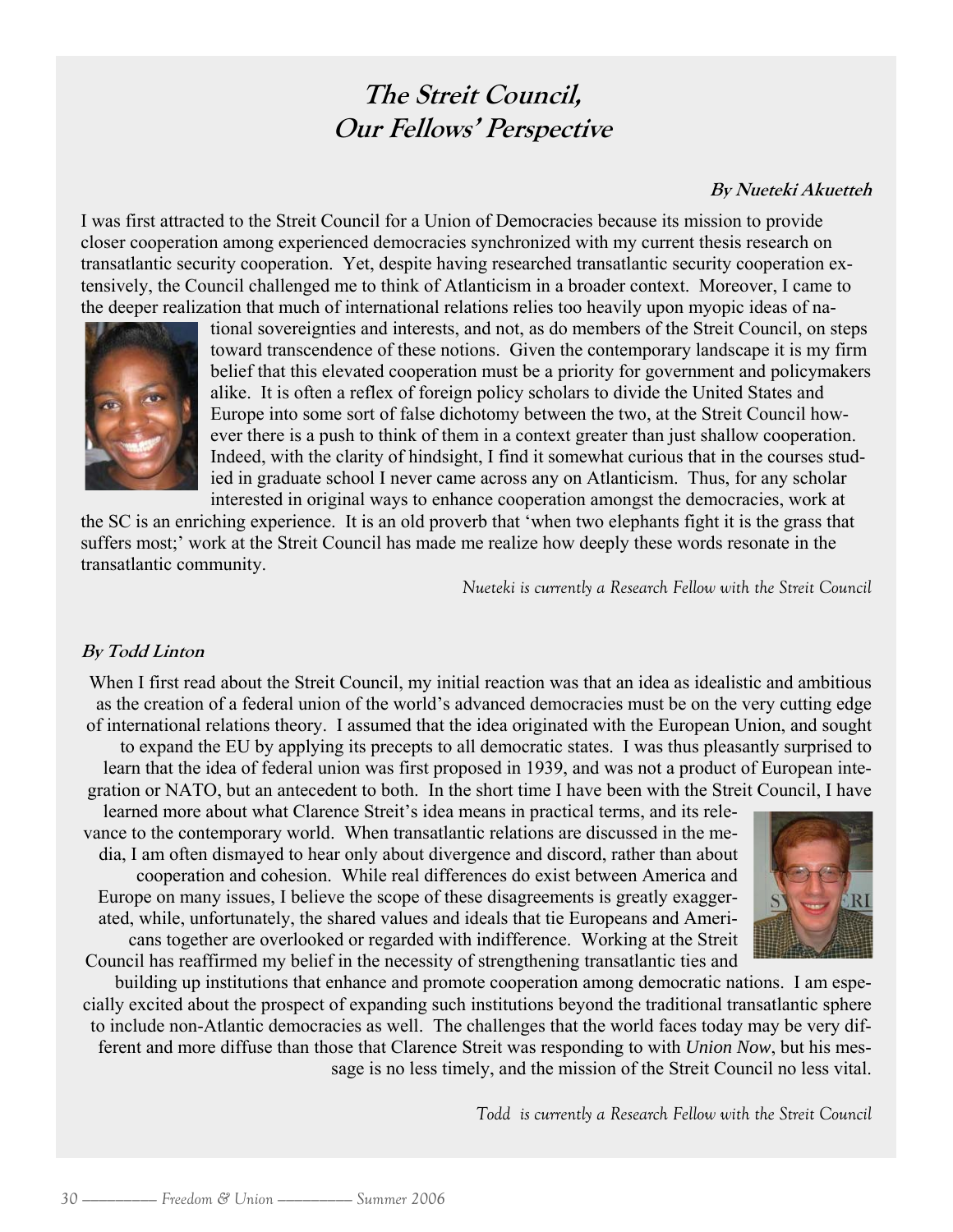# **New on the Advisory Board**

#### **James Robert Huntley**

Jim Huntley, a retired U.S. diplo-



mat, is a native of Washington State. A specialist in world politics and economics, he concentrates on the highly developed industrial de-

mocracies of North America, Europe, and East Asia. He was a founder of the Atlantic Institute of International Affairs in Paris and served as a program executive at the Ford Foundation. For ten years he was a Fellow of the Battelle Memorial Institute in Seattle and its chief adviser on international affairs. He was also President of the Atlantic Council of the United States. He is a founder and current vice president of the Council for a Community of Democracies.

 His published works include *Europe and America: the Next Ten Years* (1970), *Uniting the Democracies* (1980), and *Pax Democratica* (1998). His latest book, *An Architect of Democracy: Building a Mosaic of Peace,* was published this year. For over 40 years, he has authored numerous articles for US and European publications on these subjects. Mr. Huntley holds a M.A. in International Relations from Harvard University.

#### **Lyubomir Ivanov**

Lyubomir Ivanov, a native of Bulgaria, is an expert in foreign policy. Dr. Ivanov is a founding member and Chairman & CEO of the Atlantic Club of Bulgaria. He has been founding President of the Manfred Worner Foundation since 1994. He was Coordinator of the Marshall Memorial Fellowship Program for Bulgaria of the German Marshall



Fund. Formerly a member of the Bulgarian Parliament and Chairman of the Greens Parliamentary Group, he was co-author of the new Bul-

garian Constitution and in 1991 Parliamentary Secretary of the Foreign Ministry. From 2001 to 2005, he was an advisor to the Bulgarian Minister of Foreign Affairs, and since 2002 has been a member of the Presidential Council on European and Euro-Atlantic Integration.

 His numerous publications, including two books, cover many diverse subjects, such as foreign policy, mathematics and linguistics. He was educated at the Faculty of Mathematics and Informatics at Sofia University, where he received his Ph.D. in Mathematical Logic and his M.Sc. in Mathematics.

#### **Stanley R. Sloan**

Stan Sloan is the founding Director of the Atlantic Community Initia-

tive, a Visiting Scholar at the Rohatyn Center for International Affairs at Middlebury College, and President of VIC– Vermont, a private consulting



firm. He was educated at the University of Maine (BA), Columbia University's School of International Affairs (MIA), and American University's School of International Service (PhD). He served as a commissioned officer in the USAF and worked at the CIA, as NATO and European Community desk officer and Deputy National Intelligence Officer for Western Europe. He was employed by the Congressional Research Service of the Library of Congress from 1975 to 1999, and retired as the Senior Specialist in International Security Policy. From 1997 to 1998, he was the rapporteur for the North Atlantic Assembly (now NATO Parliamentary Assembly) special presidential report on "NATO in the 21<sup>st</sup> Century."

 Dr. Sloan has lectured widely on Euro-Atlantic security issues at the NATO College in Rome, the Geneva Center for Security Policy, and the Wilton Park (UK) Foreign Office conference center. His most recent book, *NATO, the European Union and the Atlantic Community: The Transatlantic Bargain Challenged,* was published in 2005.



# **Current Research Fellows**

From left to right:

Dario Zuddu, SAIS; Johns Hopkins University, Washington, DC; Todd Linton, Indiana University, Bloomington; Nueteki Akuetteh, New York University, New York.